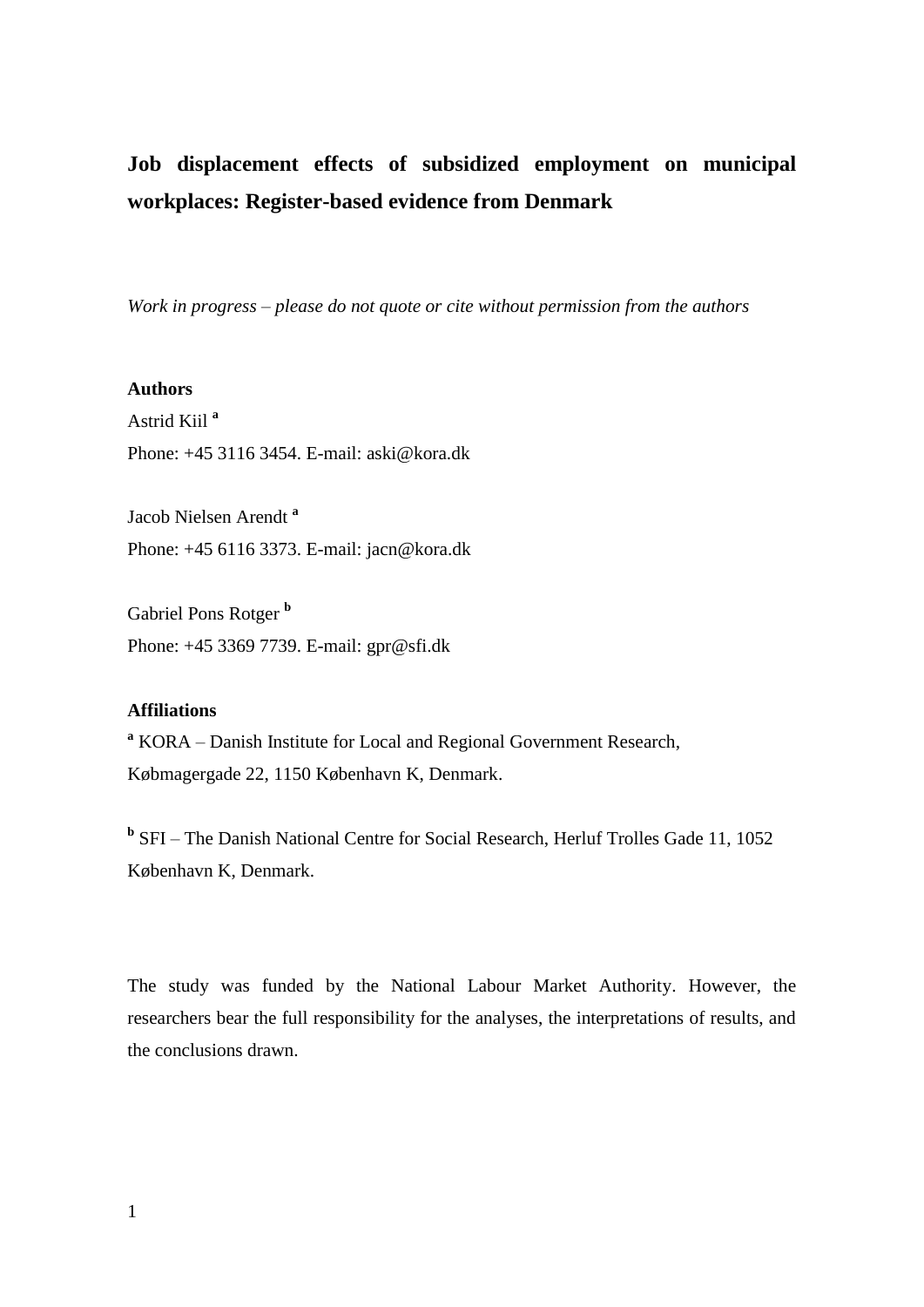### **Abstract**

**Aims:** This study analyses the potential distorting effects that may occur at municipal workplaces that hire an unemployed individual with wage subsidy. The primary focus is job displacement effects on the regular employees at the workplaces. By distinguishing effects on the stock and flows of employees, different displacement effects can be identified. In addition, wage effects and effects on repeated use of subsidized employment are also analysed. **Method:** Difference-in-difference matching on a wide range of workplace characteristics and employment dynamics 13 months prior to the hire of a new subsidized employee. **Data:** Longitudinal monthly workplace data. **Conclusion:** It is found that the hiring of subsidized employment does not affect the number of regular employees nor firm expenditures on wages to regular employees. Yet, positive effects are found on both hiring and separations of regular workers and on increased renewal or repeated use of wage subsidies. The results indicate that subsidies employment appears to serve as a recruitment channel to try out new employees, and may cover up substitution that does not show in the number of ordinary employees.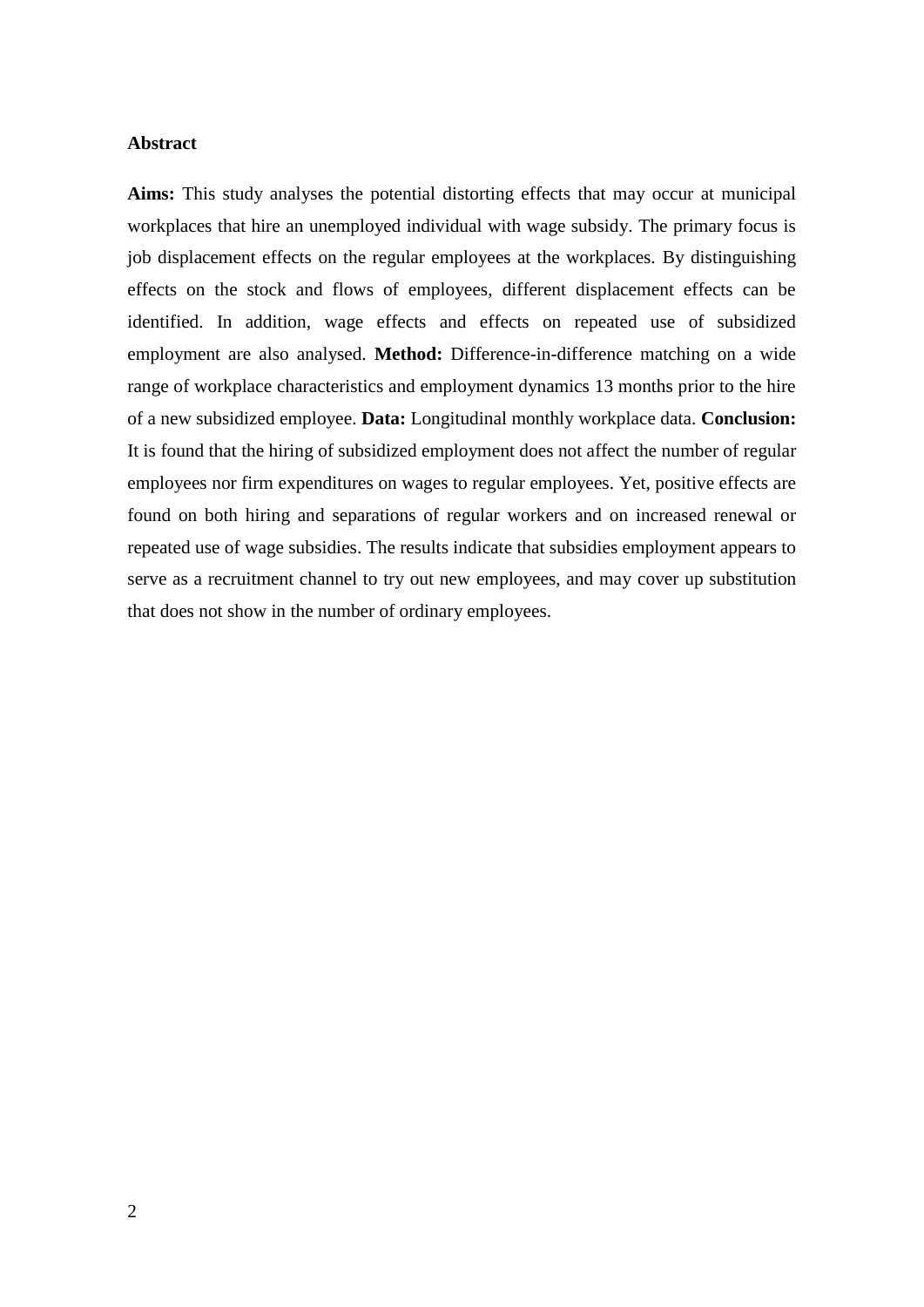# **1 Introduction**

Among the OECD countries, Denmark is the one country that uses the most resources on active labour market policies, including activation, typically at workplaces or in the form of coaching and skill development (Rosholm & Svarer, 2011). The vast majority of the workplace-based activation takes place at public workplaces.

Whereas evidence that activation of unemployed individuals at private sector workplaces lead to regular employment has accumulated (e.g. Kluve 2010; Jespersen et al. 2008; Sianesi 2001; Rosholm & Svarer 2011), the existing evidence on activation at public sector workplaces is mixed (see e.g. Graversen (2012) and Rosholm & Svarer (2011)). A key concern surrounding the use of wage subsidies is that they displace ordinary employment (Calmfors 1994). Yet, very little is known about such unintended effects.

This study analyses the potential distorting effects that may occur at municipal workplaces that hire an unemployed individual with wage subsidy. The primary focus is job displacement effects on regular employees at the workplaces. According to Calmfors (1994), two major unintended negative employment effects at the workplace may appear as a consequence of hiring subsidised labor: If the workplace that hires an unemployed individual with wage subsidy would have hired an employee on regular terms without the subsidy<sup>1</sup>, or it may be the case that the subsidized employee replaces other individuals employed on regular terms<sup>2</sup>. These effects are analysed separately by considering changes in stock as well as inflows and outflows of regular employees at the workplace level on a monthly basis 13 months following the hire of a subsidized employee. In addition, effects on repeated use of subsidized employment are analyzed. The job displacement effects are supplemented by estimates of wage effects for the regular

<sup>&</sup>lt;sup>1</sup> Within the literature on active labour market policies, this mechanism is sometimes referred to as the deadweight loss effect.

 $2$ <sup>2</sup> This mechanism is often referred to as the substitution effect.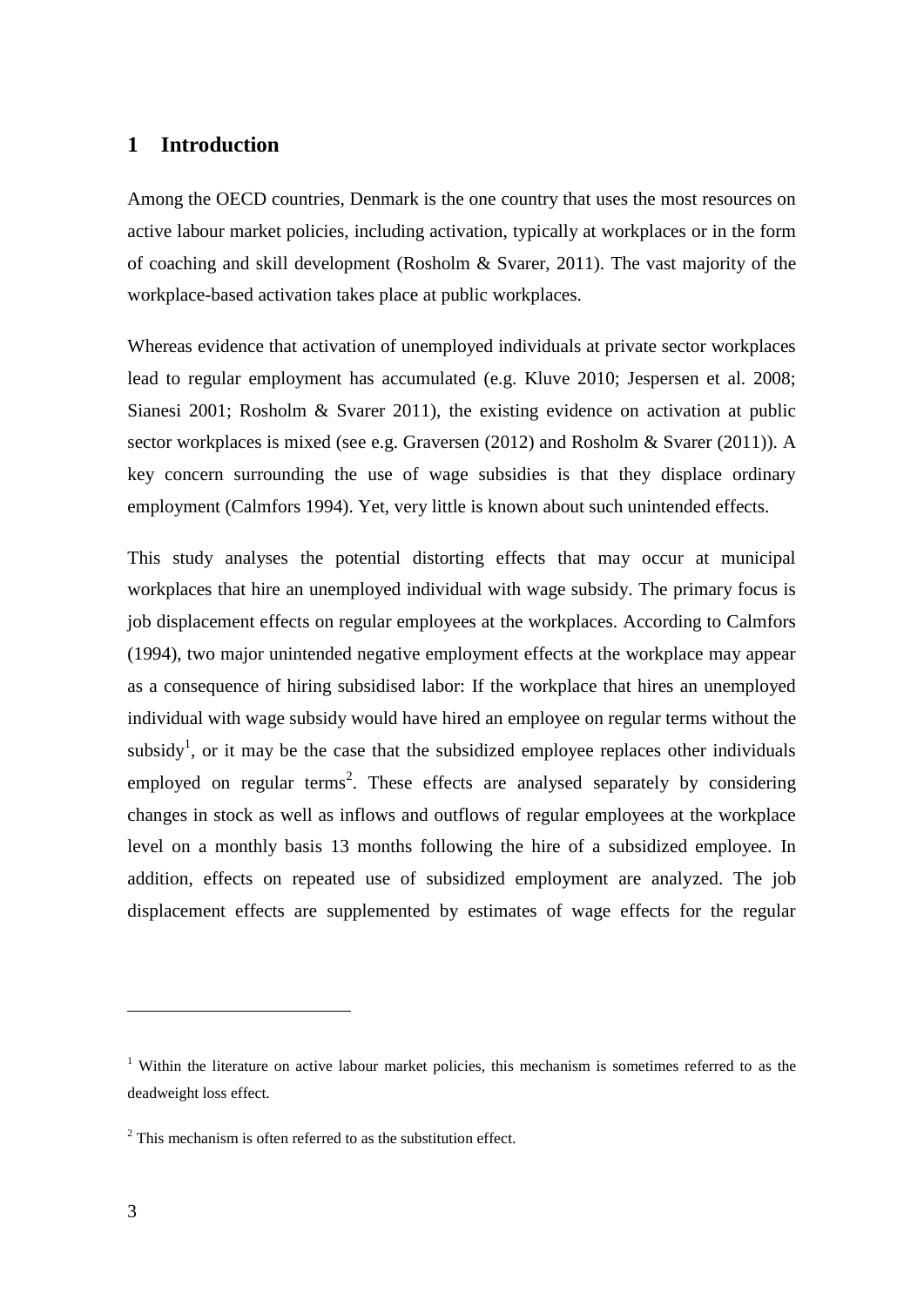employees, which may capture internal dynamics at the workplaces in addition to those captured by the employment outcomes.

A priori there may be several reasons why it is difficult to identify distorting effects of hiring a subsidized employee. One reason is possible selection into the use of the wage subsidy scheme, if .e.g. workplaces which are cutting down are more likely to use the scheme. We seek to address this issue by using difference-in-difference matching (Heckman, Ichimura, Todd & Smith 1998) controlling for a wide range of workplace characteristics and employment dynamics 13 months prior to the hire of a new subsidized employee. The estimation of effects on annual differences is intended to eliminate unobserved differences between controls and participants which are constant over time.

In addition to the wide range of outcomes considered, providing different insights on potential displacement mechanisms, the study distinguishes itself from the existing literature by using longitudinal monthly workplace data. As adjustment of labour can be fairly short this is shown to be crucial, both because it allows us to estimate effects on workplaces 1-13 months after the hire of a new subsidised employee.

The paper proceeds as follows. Section [1.1](#page-3-0) briefly discusses some existing empirical studies on job displacement effects of subsidised employment. Section [2](#page-5-0) provides some background information on the legislative framework for employing unemployed workers with a wage subsidy at municipal workplaces. Section [3](#page-8-0) describes the data used in the empirical analysis. Section [4](#page-13-0) accounts for the econometric method. The results are reported in section [5](#page-18-0) and discussed in section [6.](#page-28-0) Section [7](#page-29-0) concludes.

### <span id="page-3-0"></span>**1.1 Some previous studies on job displacement effects of subsidised employment**

The empirical literature seeking to identify job displacement effects of subsidised employment is sparse and characterised by scarcity of data on the subsidised firms and corresponding methodological challenges.

One line of research is based on employer surveys, which turn out to give rise to quite heterogeneous findings. For example, Bishop & Montgomery (1993) find that in the absence of the US-based Targeted Job Tax Credit program, 70% of the surveyed employers state that they would have hired an employee on regular terms. A survey study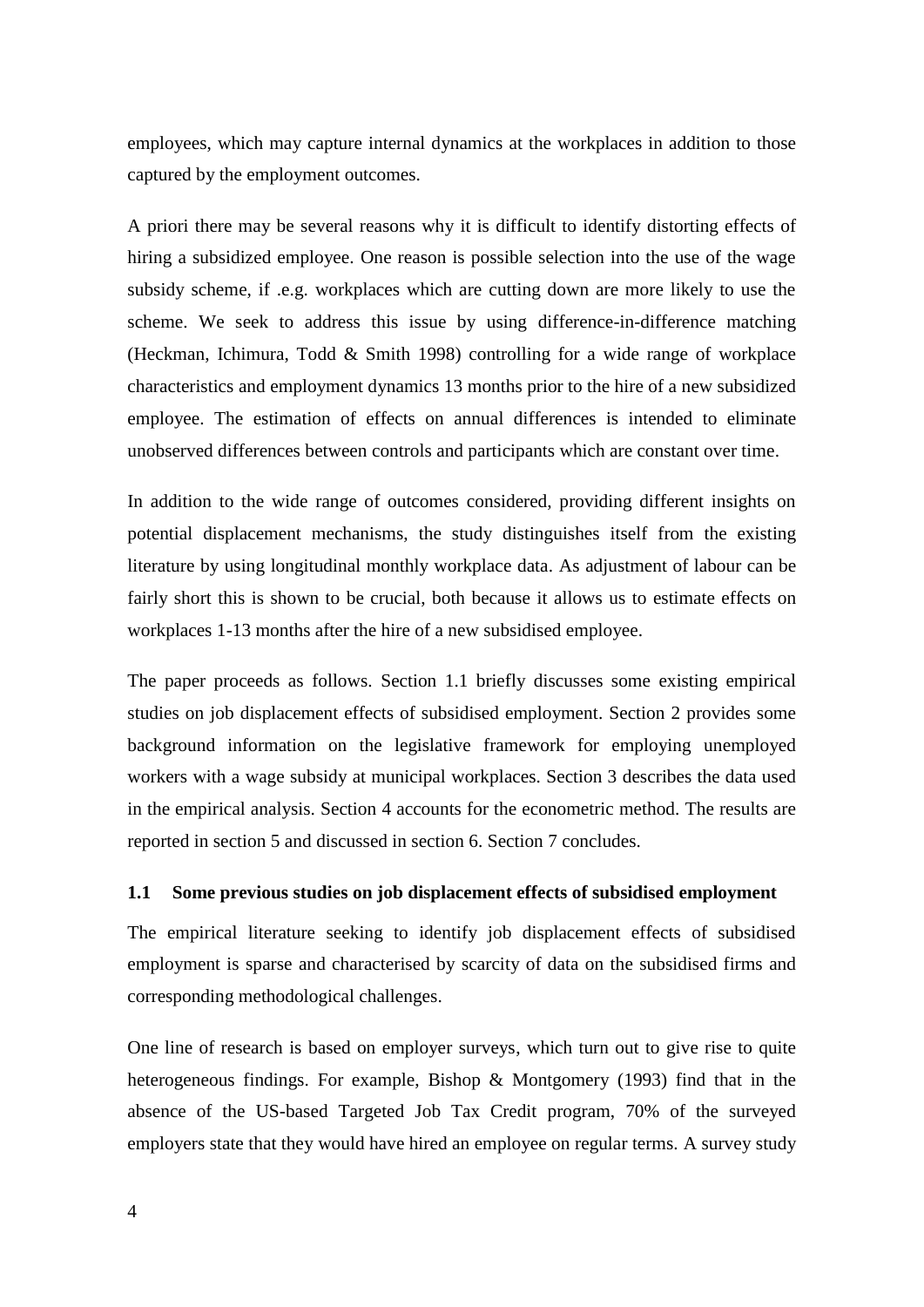of the Danish wage subsidy scheme at both private and public workplaces in 2004 (National Labour Market Authority, 2005) finds that 17% of the surveyed workplaces would have hired an employee on regular terms in the absence of the subsidy, and 7% state the they have replaced regular employees by subsidised employees. However, it may be questioned whether employer surveys provide reliable estimates of displacement effects, partly due to the risk of strategic response bias and partly because the number of regular employees realised if the firm had not hired a subsidised employee (the counterfactual outcome) can be difficult to assess for managers. Moreover, employers may be reluctant to reveal practices which are not permitted by law.

Another line of research have analysed the possible distorting effect of subsidised employment based on data from administrative registers. Dahlberg & Forslund (2005) analysed data aggregated on Swedish municipalities and found that two thirds of all (mainly public) subsidised employees crowd out regular employees. However, it may be argued to be associated with some uncertainty to make inference about causal relationships at the workplace level based on data aggregated at the municipal level.

To the best knowledge of the authors there are only three published studies which have analysed displacement effects of subsidised employment based on workplace level register data. For Finnish firms, Kangasharju (2007) finds that a subsidy increased the firm's payroll by more than the size of the subsidy during the period 1995-2002. Using the same methodology as the present study and data from 2006, Rotger & Arendt (2010) find that subsidised employment in small private firms in Denmark contributes to the employment of long-term unemployed individuals and others in existing jobs, but also in new jobs, which would not have been created in the absence of a wage subsidy. Hujer, Caliendo & Radic (2002) use West German data for firms subsidised in 1995. By using difference-in-difference matching, they find no effects on firm employment levels, and they attribute this finding to a potential substitution effect. However, to the best knowledge of the authors, no equivalent studies exist for public workplaces.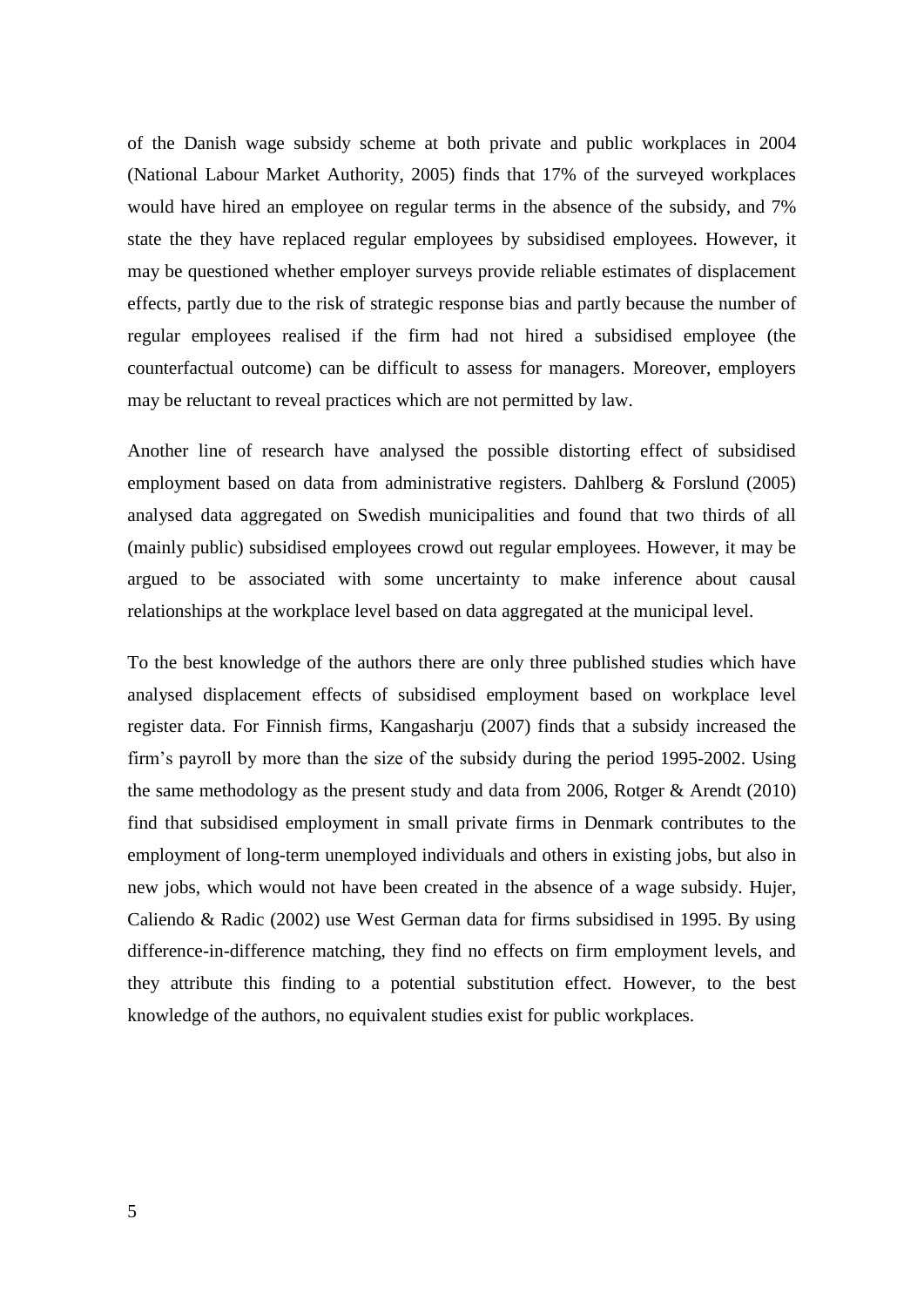# <span id="page-5-0"></span>**2 Legislative framework for subsidised employment at municipal workplaces**

The legislative framework for employing unemployed workers with a wage subsidy at municipal workplaces is described in the Act on an Active Employment Effort, chapter 12, §§ 51-68. As mentioned in the introduction, subsidised employment is offered to unemployed workers receiving unemployment benefits or social welfare. To be eligible, unemployed workers must either have been unemployed for at least 6 months, have no education beyond primary schooling, be beyond 50 years of age or be a sole provider for children. Subsidised employment is arranged by the job centre in collaboration with the unemployed worker and an employer and is intended to train and refresh the vocational, social or linguistic skills of the unemployed worker.

Working conditions are agreed between authorities and employers and are formalised in a contract. The maximum duration of a subsidised job is one year, and contracts of a shorter duration may be extended up to one year. Subsidised employees must continue to actively seek and accept offers of regular employment. Hence, the actual duration of a subsidised job can be shorter than initially planned if the subsidised worker finds a regular job during the activation period. Moreover, the employer may unilaterally terminate the agreement if the individual does not comply with the working conditions.

In 2010, public employers were given a subsidy of 130 DKK per hour when hiring unemployed workers receiving unemployment benefits or social welfare (National Labour Market Authority, 2010). The hourly pay for subsidised employment is determined according to the relevant collective agreement. However, the monthly salary for a subsidised job may not exceed the level of the transfer income that the unemployed individual would have received in case no subsidised job was available. Hence, the working hours in subsidised employment are usually less than full time.

Unemployed workers may not be employed at the workplace where they were most recently employed (either on ordinary terms or with a subsidy). Hereby it is prevented that unemployed workers are employed with a wage subsidy at the same workplace and perhaps in the same job that they were recently laid off from.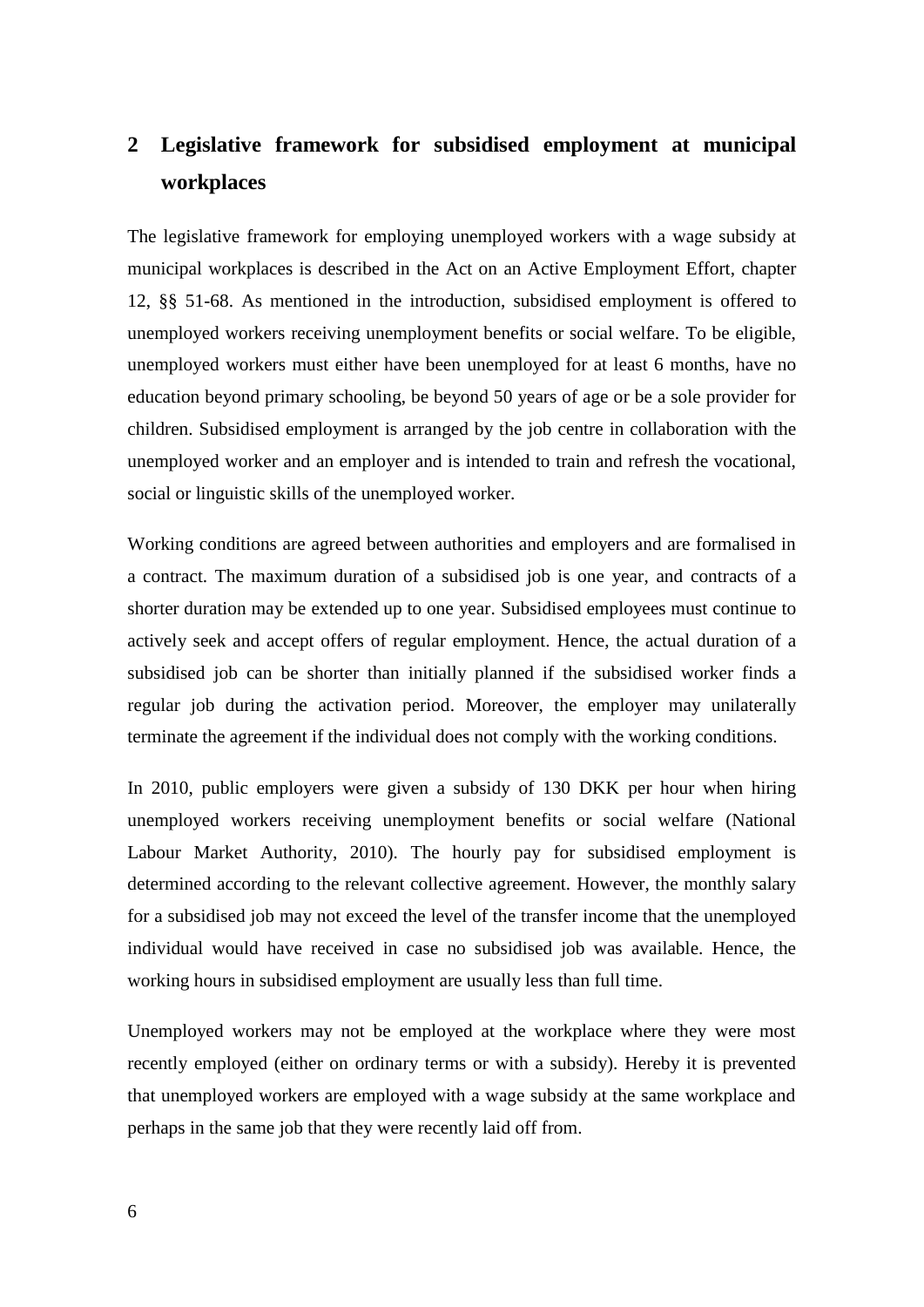Moreover, the legislative framework includes two conditions which are intended to prevent subsidised employees from displacing ordinary employees and distort competition.<sup>3</sup>

The *employment contribution condition* stipulates that employment of subsidised worker must increase the level of employment at the workplace. The crucial point is whether employment increases given the current budget of the workplace. This means that employers which have recently laid off regular employees are allowed to hire new subsidised workers if their budget has been cut according to the lay-offs. It is up to the individual employer to document that a newly employed subsidised worker does in fact increase the level of employment.

While the *employment contribution condition* allows the substitution of an existing subsidised or otherwise non-regular employee by a new subsidised employee, employers cannot employ too many subsidised employees at the same time. This is regulated by the *reasonableness condition*, which stipulates that there should be a reasonable relationship between the number of subsidised and regular employees, respectively. More precisely, the number of subsidised employees may not exceed one per five regular employees for workplaces with up to 50 regular employees. Beyond this workplaces may employ one additional subsidized employee per 10 regular employees. The primary purpose of the *reasonableness condition* is to ensure that the subsidised workers are employed at regular workplaces and given the opportunity to interact with workers employed on regular terms.

It is a joint responsibility of the employers and their employees to ensure that the two conditions are met. Hence, the establishment of a new wage subsidy job must be discussed by the employer and a representative of the employees. Disagreement over whether the conditions are met is settled by the rules pertaining to labour legislation regarding mediation and may be settled by arbitration.

<sup>3</sup> In Danish the *employment contribution condition* corresponds to 'Merbeskæftigelseskravet' and the *reasonableness condition* corresponds to 'Rimelighedskravet'.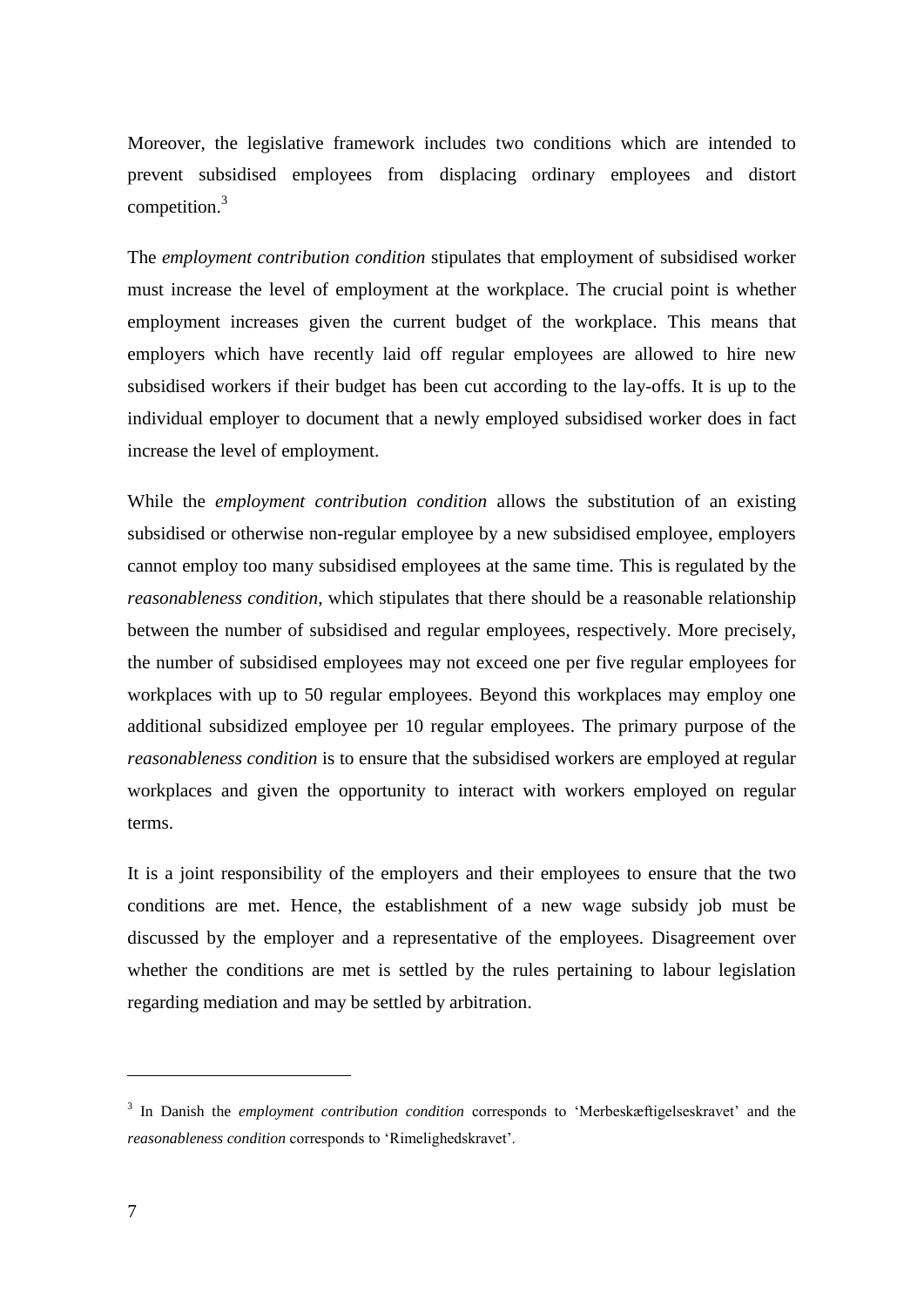Once a year, the ministry of employment determines minimum quotas for the number of subsidised employees in municipalities, regions and ministries based on the expected unemployment rate. Municipalities which do not meet their quotas may be subject to economic sanctions.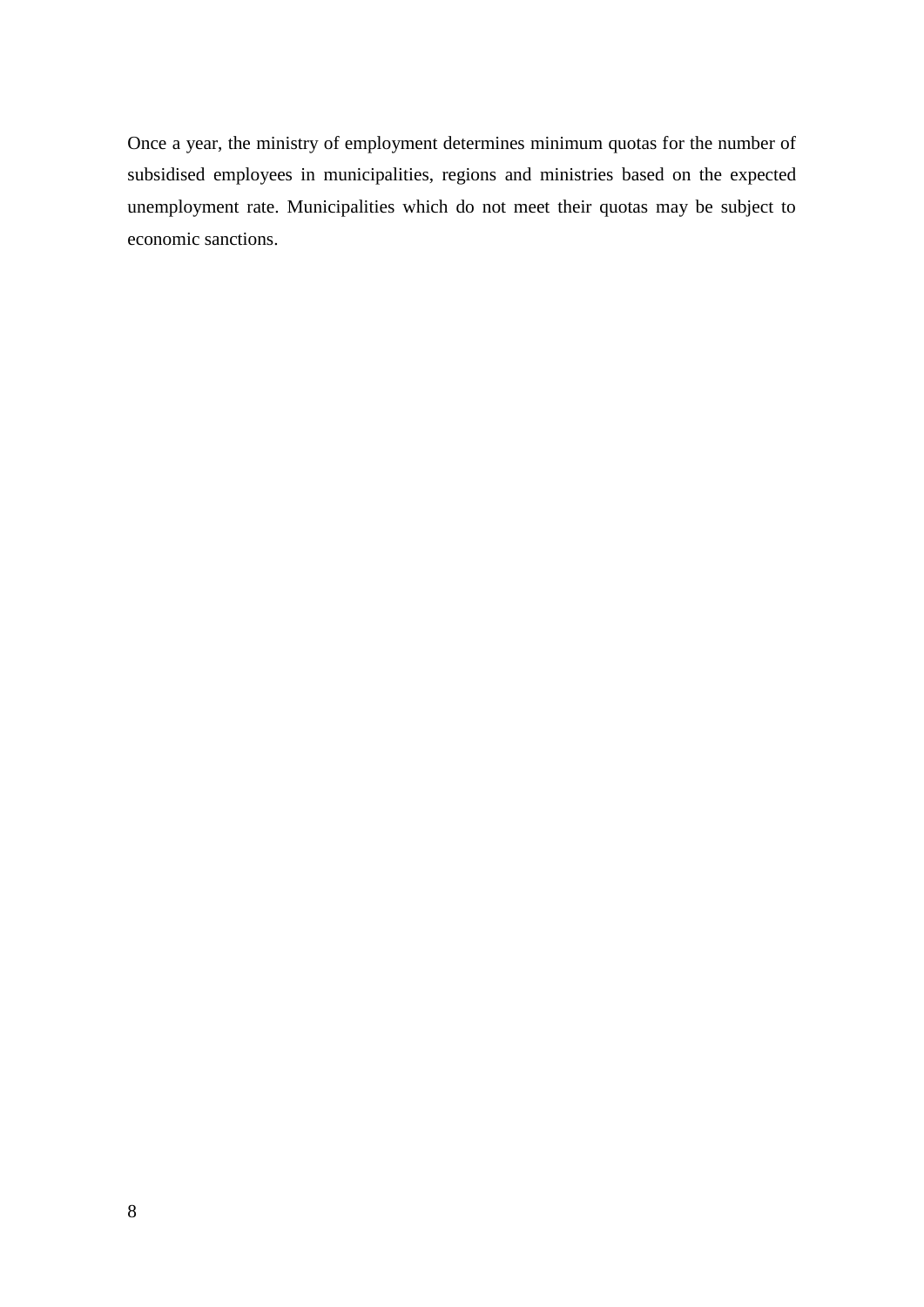# <span id="page-8-0"></span>**3 Data**

The analyses are based on individual-level data from three administrative registers. Data on the monthly salary and terms of employment for all municipal employees are obtained from the Municipal and Regional Wage Data Office. Data on subsidised employment at municipal workplaces are available from the National Labour Market Authority. Finally, data from Statistics Denmark are used to describe the demographic and socioeconomic characteristics of the municipal employees, the sector of the workplace, and the local level of unemployment. Data from the three registers are merged on unique personal identification (CPR) numbers. Workplaces are identified using unique identifiers included in the Municipal and Regional Wage Data Office dataset. 4 Finally, the data are aggregated on workplaces and months, in order to create a panel data set where each observation pertains to a particular workplace in a given month.

### <span id="page-8-1"></span>**3.1 Analysis sample**

To ensure anonymity, municipal workplaces with less than three employees are dropped from the sample (required by Statistics Denmark). Moreover, we exclude some workplaces from the sample in order to get a more clean design. To be able to identify a the effect of hiring one subsidized worker the analysis sample is restricted to workplaces that hire none or one new subsidised employee in any given month. This is however not a severe restriction, as very few workplaces hire more than one new subsidised employee in a given month,

In order for it to make sense that one employee could potentially replace another one at the same workplace, workplaces categorised as administration and general public services are not included in the analysis, because they often include several different departments and individuals (such as janitors and gardeners) who are not employed at the same physical workplace, and who may arbitrarily be affiliated with the town hall (administration level) work place.

<sup>&</sup>lt;sup>4</sup> These identifiers (LOS code) are used for administrative purposes in the municipalities and are regarded as fairly reliable.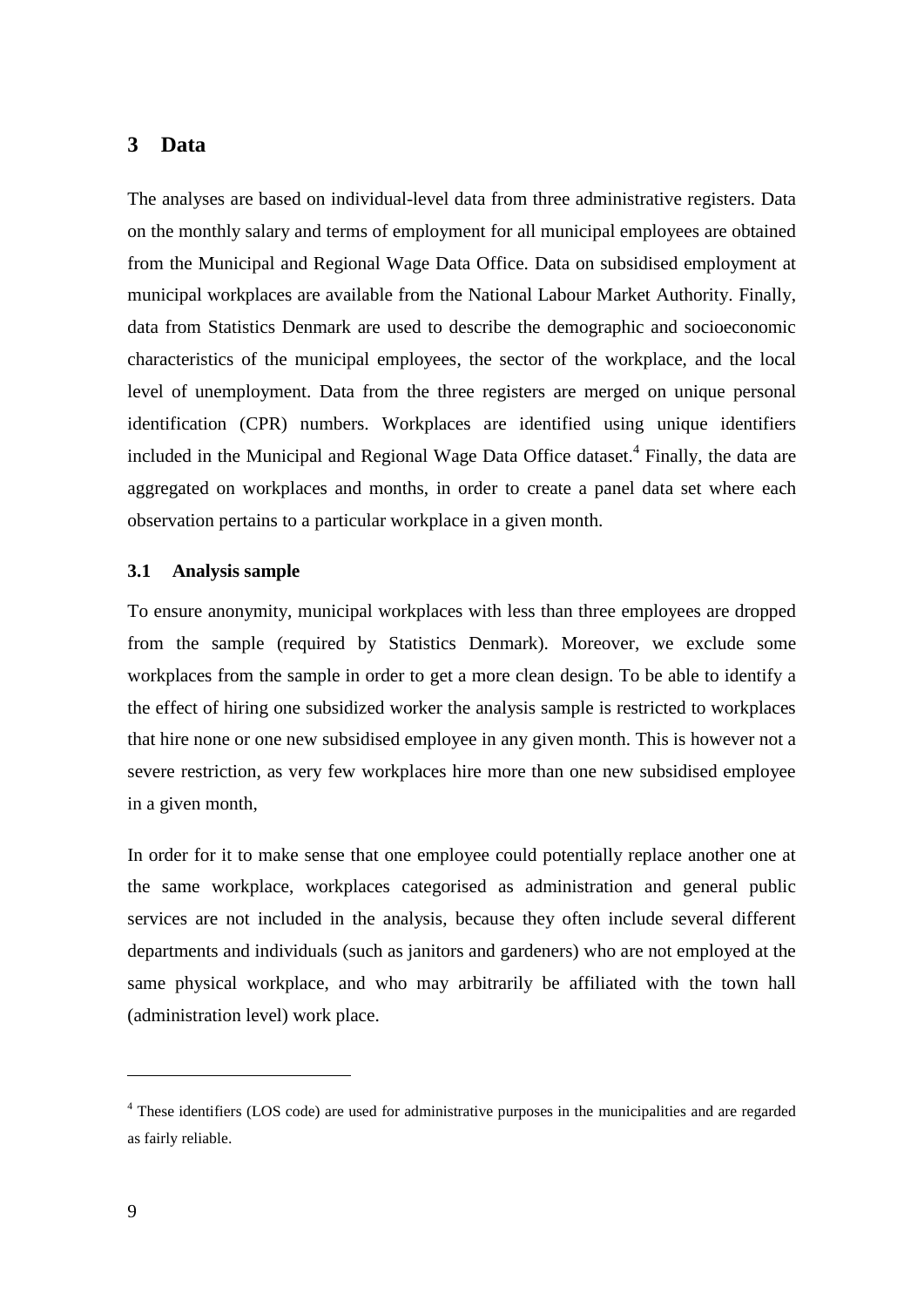Sizewise, the analysis sample is restricted to workplaces with 5-40 regular employees measured at the beginning of the month. Preliminary analyses found that this delimitation maximizes the degree of comparability (balance) between workplaces that hire a new subsidized employee in a given month (participants) and those that do not (controls). We provide sensitivity analysis of how balance and effects changes when including larger work places.

Furthermore, we restrict the analysis to workplaces that have not used subsidised employment during the past 13 months. This is done in order to obtain a more clear research design. First of all, in not applied, firms acting as controls in one month may be treated in the month before. At the extreme, even if all subsidized workers displace ordinary workers, this would hard to detect because it occurs for both treated and controls at some point. Second, it is done to avoid sequential treatment effects, i.e. that a second hire of subsidized work is affected by the first hire. It implies that the analysis population is likely to be special in the sense that the included workplaces generally use wage subsidies to a lesser extent than the average municipal workplace. If substitution primarily occurs by extending contracts for subsidized employees, this delimitation thus entails a risk of underestimating the actual extent of displacement. We examine this indirectly by estimating whether use of subsidies begets more use.

Workplace identifiers have only been recorded recently<sup>5</sup>. Therefore, the analysis sample is restricted to workplaces that are observed during the entire period from January 2009 to February 2012. This allows us to measure effects 13 months ahead and control for employment dynamics 13 months back in time, and at the same time control for variation in employment over the course of a year (i.e. from March 2010 to February 2011). This is illustrated in [Figure 3.1.](#page-10-0)

<sup>&</sup>lt;sup>5</sup> The recordings of the LOS code should have fair coverage rate and quality from 2009 (communication from the Municipal and Regional Wage Data Office..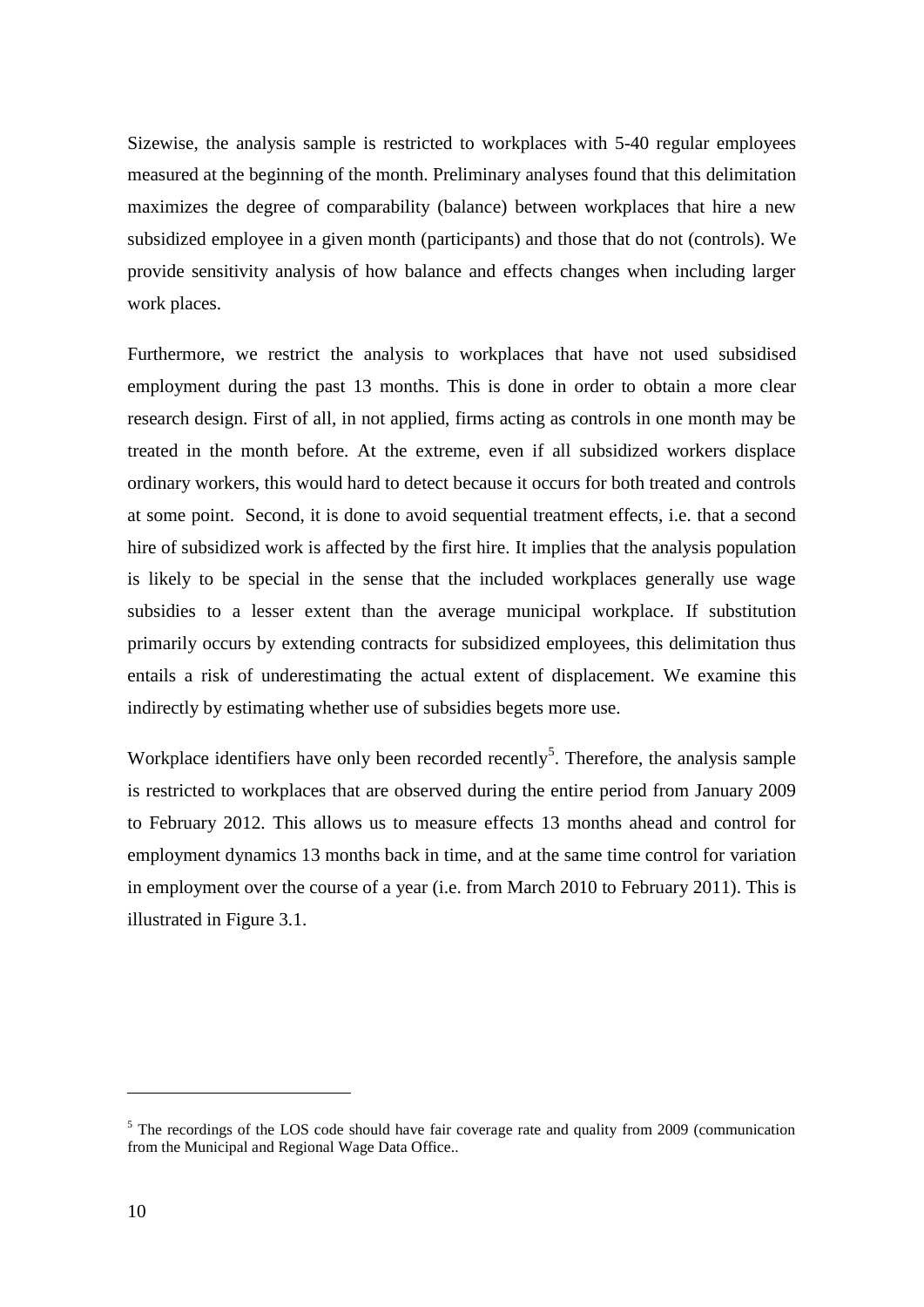### <span id="page-10-0"></span>**Figure 3.1 Design of analysis**



Workplaces may 'disappear' during the observed period for several reasons. In some cases there is a break in the workplace identifiers because the municipality changes data processing centre. In other cases workplaces are merged or closed. This may possibly cause some employment movements at the affected workplaces, which will interfere with our estimates, and hence avoided by the latter restriction.

### **3.2 Descriptive statistics**

[Table 3.1](#page-10-1) presents descriptive statistics for the analysis sample of municipal workplaces observed from March 2010 to February 2011. Hence, an observation is a given workplace observed in a given month.<sup>6</sup> It is seen that the share of workplaces that hire a new subsidised employee is quite equally distributed across the 12 months examined except for July. The lower prevalence of subsidised hires in July is most likely explained by the fact that some municipal workplaces run with reduced staffing or close during the summer school holidays and thus do not hire.

| Month      |        | Workplaces that hire a<br>new subsidised employee<br>(participants) |        | Workplaces that do not hire<br>a new subsidised employee<br>(controls) | Total  |
|------------|--------|---------------------------------------------------------------------|--------|------------------------------------------------------------------------|--------|
|            | Number | $\%$                                                                | Number | $\%$                                                                   | Number |
| March 2010 | 60     | 1.52                                                                | 3,876  | 98.48                                                                  | 3,936  |

### <span id="page-10-1"></span>**Table 3.1 Distribution of workplaces on months**

<sup>&</sup>lt;sup>6</sup> The drop in the number of workplaces over time is due to the sample being restricted to workplaces that have not hired a subsidised employee during the past 13 months as mentioned in section [3.1.](#page-8-1)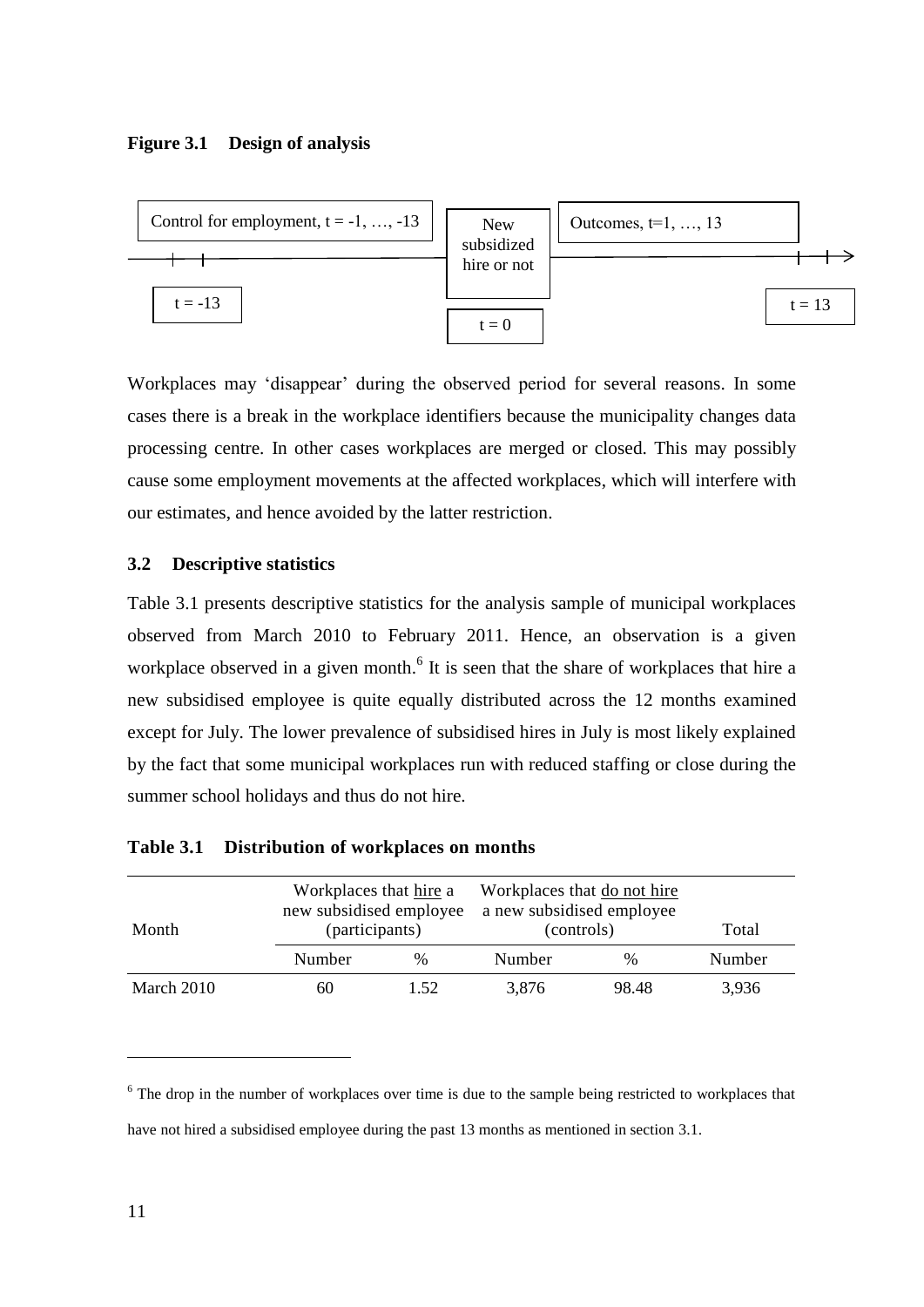| April 2010       | 58  | 1.49 | 3,843  | 98.51 | 3,901  |
|------------------|-----|------|--------|-------|--------|
| May 2010         | 51  | 1.32 | 3,817  | 98.68 | 3,868  |
| June 2010        | 54  | 1.40 | 3,806  | 98.60 | 3,860  |
| <b>July 2010</b> | 34  | 0.96 | 3,526  | 99.04 | 3,560  |
| August 2010      | 55  | 1.45 | 3,743  | 98.55 | 3,798  |
| September 2010   | 55  | 1.46 | 3,703  | 98.54 | 3,758  |
| October 2010     | 70  | 1.88 | 3,657  | 98.12 | 3,727  |
| November 2010    | 65  | 1.75 | 3,644  | 98.25 | 3,709  |
| December 2010    | 48  | 1.31 | 3,619  | 98.69 | 3,667  |
| January 2011     | 83  | 2.26 | 3,595  | 97.74 | 3,678  |
| February 2011    | 61  | 1.68 | 3,568  | 98.32 | 3,629  |
| Total            | 694 | 1.54 | 44,397 | 98.46 | 45,091 |

Likewise, it is seen from [Table 3.2](#page-11-0) that the use of subsidised employment is quite equally distributed across the municipal sectors in the analysis sample. However, workplaces delivering teaching or health services, nursing homes and residential institutions for mentally ill and/or addicts hire slightly more subsidised employees than the average, while the opposite applies to the remaining sectors.

| Municipal sectors                          | Workplaces that hire a<br>new subsidised employee<br>(participants) |               | Workplaces that do not hire a<br>new subsidised employee<br>(controls) |       | Total  |
|--------------------------------------------|---------------------------------------------------------------------|---------------|------------------------------------------------------------------------|-------|--------|
|                                            | Number                                                              | $\frac{0}{0}$ | Number                                                                 | %     | Number |
| Teaching                                   | 103                                                                 | 1.64          | 6,160                                                                  | 98.36 | 6,263  |
| Health services                            | 37                                                                  | 1.67          | 2,175                                                                  | 98.33 | 2,212  |
| Nursing homes                              | 166                                                                 | 1.69          | 9,657                                                                  | 98.31 | 9,823  |
| Residential inst.,<br>mentally ill/addicts | 46                                                                  | 1.58          | 2,859                                                                  | 98.42 | 2,905  |
| Residential inst.,<br>others               | 44                                                                  | 1.35          | 3,210                                                                  | 98.65 | 3,254  |
| In-home help                               | 97                                                                  | 1.52          | 6,280                                                                  | 98.48 | 6,377  |
| Daycare for children                       | 201                                                                 | 1.41          | 14,056                                                                 | 98.59 | 14,257 |
| Total                                      | 694                                                                 | 1.54          | 44,397                                                                 | 98.46 | 45,091 |

<span id="page-11-0"></span>**Table 3.2 Distribution of workplaces on municipal sectors**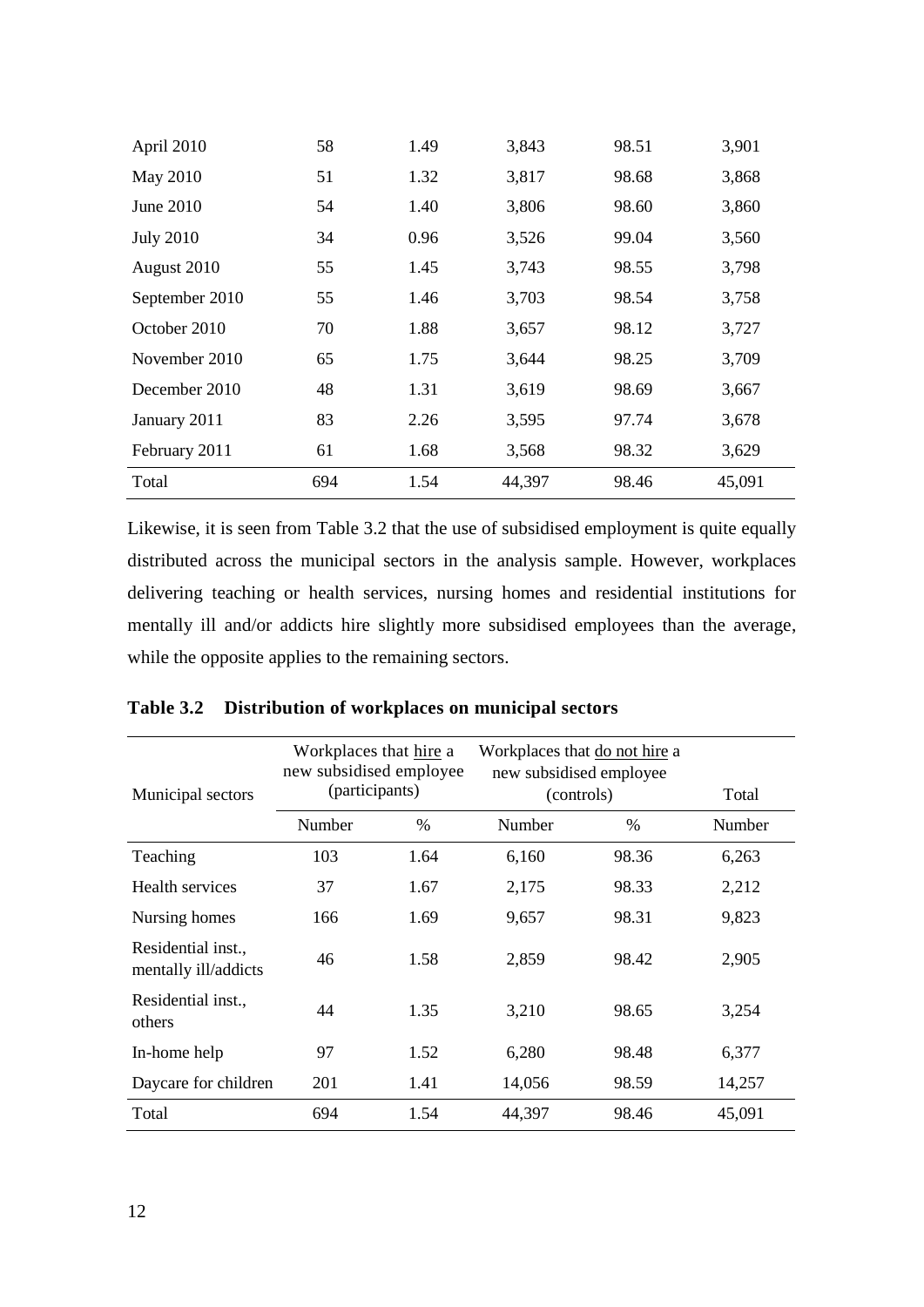Finally, [Table 3.3](#page-12-0) shows that larger workplaces are relatively more likely to hire a new subsidised employee. This does, however, not necessarily imply that the relative prevalence of subsidised employees is higher at larger workplaces.

| Workplace size               | Workplaces that hire a<br>new subsidised employee<br>(participants) |      | Workplaces that do not hire a<br>new subsidised employee<br>(controls) |       | Total  |
|------------------------------|---------------------------------------------------------------------|------|------------------------------------------------------------------------|-------|--------|
|                              | Number                                                              | $\%$ | Number                                                                 | $\%$  | Number |
| 5-9 regular<br>employees     | 174                                                                 | 1.17 | 14,678                                                                 | 98.83 | 14,852 |
| $10-14$ regular<br>employees | 176                                                                 | 1.46 | 11,913                                                                 | 98.54 | 12,089 |
| 15-19 regular<br>employees   | 140                                                                 | 1.89 | 7,253                                                                  | 98.11 | 7,393  |
| 20-24 regular<br>employees   | 74                                                                  | 1.61 | 4,519                                                                  | 98.39 | 4,593  |
| 25-29 regular<br>employees   | 59                                                                  | 2.00 | 2,885                                                                  | 98.00 | 2,944  |
| 30-34 regular<br>employees   | 38                                                                  | 1.99 | 1,867                                                                  | 98.01 | 1,905  |
| 35-40 regular<br>employees   | 33                                                                  | 2.51 | 1,282                                                                  | 97.49 | 1,315  |
| Total                        | 694                                                                 | 1.54 | 44,397                                                                 | 98.46 | 45,091 |

<span id="page-12-0"></span>

| Table 3.3 Distribution of workplaces on workplace size |  |  |  |
|--------------------------------------------------------|--|--|--|
|                                                        |  |  |  |

Descriptive statistics for the remaining covariates are not reported here for reasons of space, but can be found in the appendix.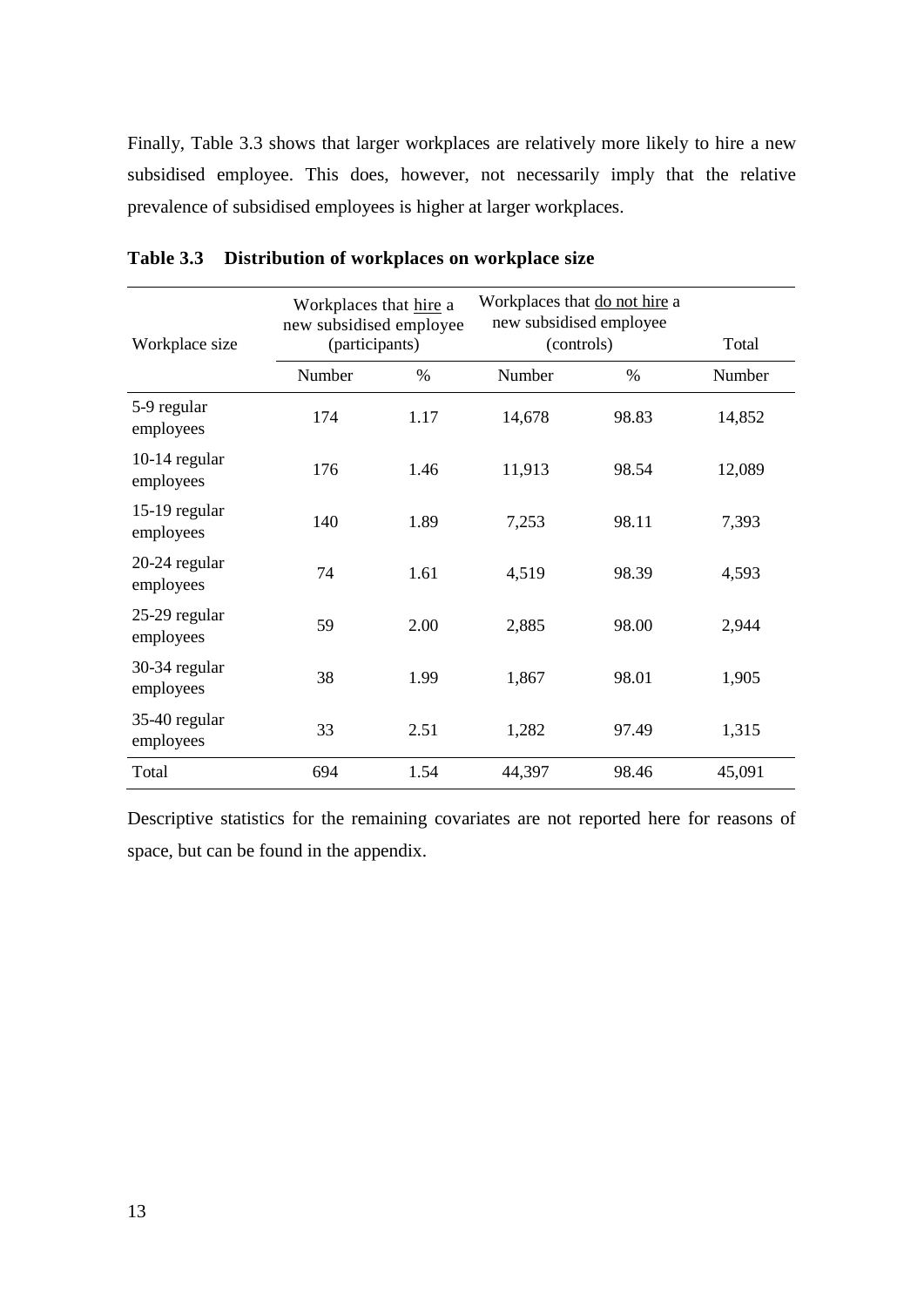## <span id="page-13-0"></span>**4 Method**

#### **4.1 Effect parameters**

We estimate the average effect of hiring a new subsidized employee on the workplaces which have done this in a given month (average treatment effect on the treated, ATT) and frame the analysis within the potential outcome framework (see e.g. Rosenbaum & Rubin (1983)). As mentioned in section [3,](#page-8-0) we choose the month as the time unit, since lags in employment adjustment can be fairly short. Thus, we consider monthly time periods indexed by  $t=$ ...,-2,-1,0,1,2...; where  $t=0$  denotes the treatment month, i.e. the month where a new subsidized employee is hired. Observation units  $i=1,...,N$  are workplaces which at the beginning of the treatment month  $(t=0)$  have not hired a subsidised employee during the past 13 months.

ATTs are estimated for various outcomes 1-13 months after the hire of a new subsidized employee. Because the wage subsidy scheme allows contracts of maximum 12 months length, the estimated effects cover the termination of the studied wage subsidy spells.

Participation is described by the random variable,  $D_{i0}$ , which takes the value 1 in case the workplace hires a subsidized employee and 0 otherwise. Considering first regular employment as the outcome, we assume the existence of two potential stocks of regular employees for workplace *i*, denoted (1) and  $y(0)$  for  $t>0$ , where the first corresponds to the outcome which is realized if a new subsidized employee is hired at  $t=0$ , and the second denotes the control outcome (realized if no subsidized employee is hired). The observable stock of employees can be written as follows:

(1) 
$$
y_{it} \equiv D_{i0}(1) + (1 - D_{i0})y_{it}(0)
$$

so that the workplace net employment effect of a new subsidized employee is defined by

$$
(2) \qquad \beta_t=(1)-y_{it}(0)
$$

The stock of employees may be decomposed into the components which are observable upon the start of  $t=0$  and therefore not affected by participation, and the components which are potentially affected by participation. From the identity relating stock and flows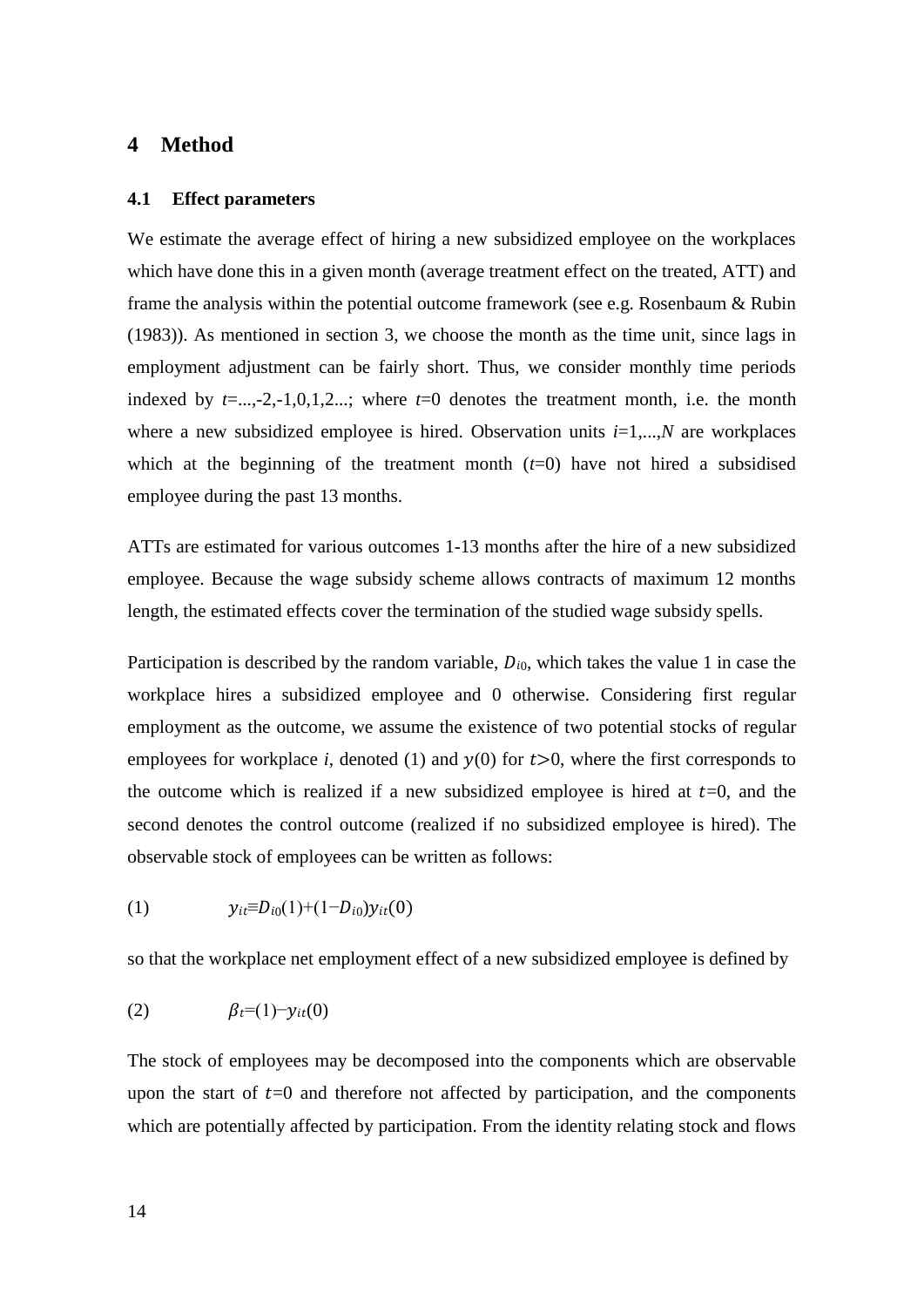of employees  $y_{it} \equiv y_{it-1} - s_{it-1} + h_{it}$ , where  $s_{it-1}$  denotes employees separated from workplace at month  $t-1$ , and  $h_{it}$  denotes the hires during month  $t$ , we have

(3) 
$$
y_{it} = y_{i-1} - s_{i-1} + h_{i0} - S_{it-1} + H_{it},
$$
  $t = 0, 1, 2, ...$ 

where  $S_{it-1} = \sum_{j=1}^{t} S_{it-j}$  denotes the cumulated separations from the treatment month and up to month *t*-1, and  $H_{it} = \sum_{j=1}^{t-1} h_{it-j}$  is the cumulated hires one month after the treatment month and up to month *t*. 7

Combining (1), (2) and (3) we can write the effect of a new subsidized employee on the stock of employees as follows  $\beta_{it} = \beta_{it}^H - \beta_{it}^S$  where  $\beta_{it}^H = H_{it}(1) - H_{it}(0)$ , and  $\beta_{it}^S = S_{it-1}(1) - S_{it-1}(0)$ . Because we do not observe the counterfactual outcomes, we cannot identify the actual individual effects,  $\beta_{it}, \beta_{it}^H, \beta_{it}^S$ , but the ATT,  $\beta_t \equiv (\beta_{it}|D_{i0}=1)$ , can be identified under restrictions described in the next section.

Effects on the stock of regular employment can therefore be obtained as the difference in effects on hiring and separations of regular employment. In addition, as noted by Rotger & Arendt (2010), considering the flows of hires and separations directly addresses the two reasons that Calmfors (1994) described as key reasons for displacement: If a worker who is hired with a subsidy would have been hired without the subsidy (the deadweight loss effect), hiring of regular workers would go down when compared to the counterfactual. Similarly, if subsidized workers displace other workers already regularly employed, separations would go up, when compared to the counterfactual (the substitution effect). Therefore, total displacement, as measured by effects on the stock of regular employment is the sum of a potential deadweight loss effect and a substitution

 $7$  Unfortunately, we lack information on the exact start date for an ordinary hire, and therefore we do not know whether ordinary hires occur before or after the start of the subsidy. This implies that we cannot measure the effect of the new subsidy on the hires in the treatment month. Instead we consider as outcome variable the cumulated ordinary hires occurring from the month after the subsidized hiring month,  $H_{it}$ , a limitation that implies that the estimated effects on cumulated hires can be seen as lower bounds. However, due to the fact that we are using high frequency data we can take hires effect one month after the treatment month as a relatively close measure of the unobservable hiring effect of the treatment month.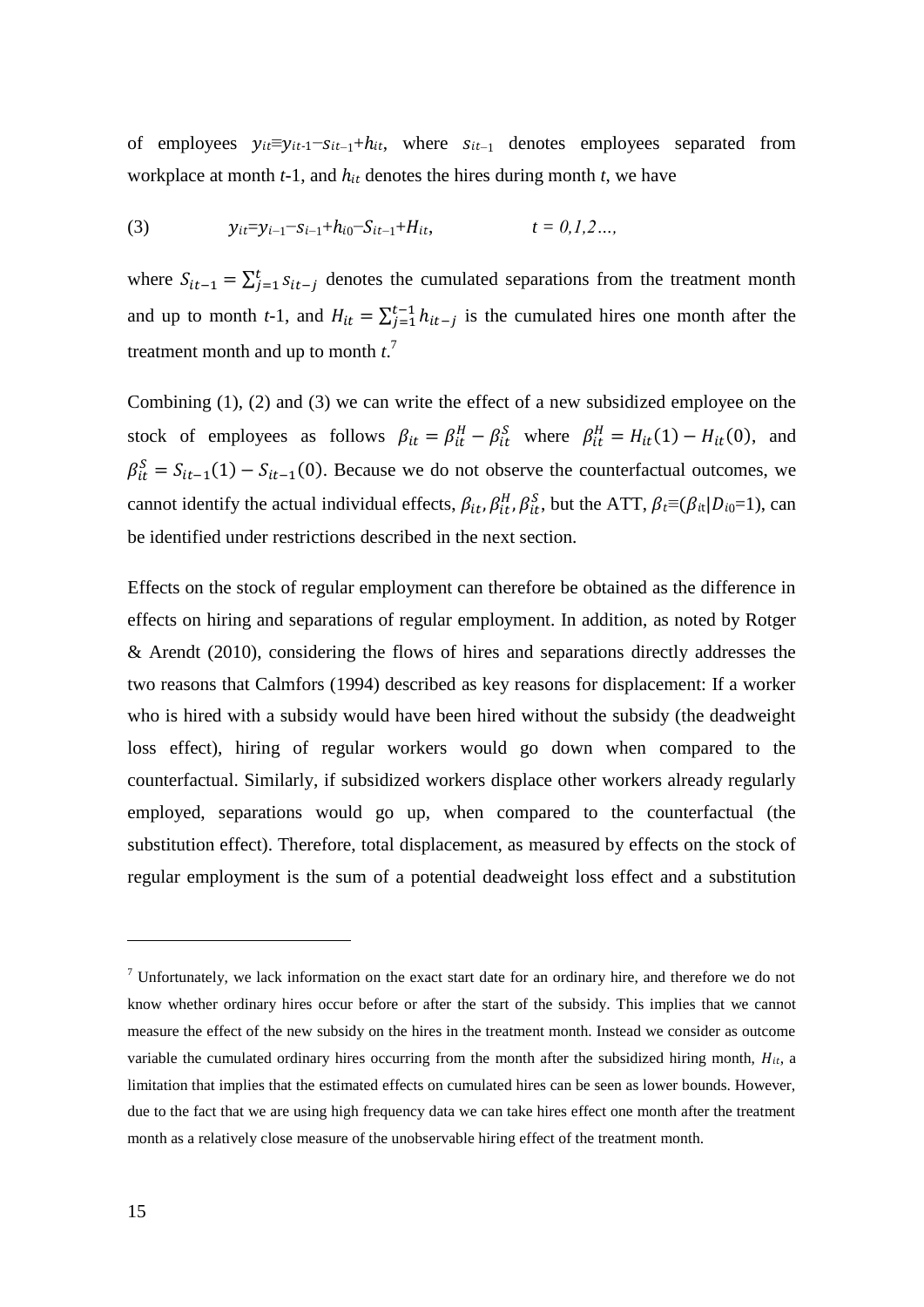effect. For this reason we estimate ATT on hires and separations of regular employment. We also estimate ATT for the gross wages of regular employees, and on repeated use of subsidized employment. The former capture two aspects that employment measures do not: If subsidized workers earn more or less than the work place level average, and an indirect effect occurring if the use of subsidies put a pressure on wages for regular employees. Finally the ATT on subsequent use of subsidized work, addresses the question of whether use begets use, which could potentially cover up displacement effects, or simply reveal that there is a demand for the low paid work provided by subsidized workers.

#### <span id="page-15-0"></span>**4.2 Identification**

The monthly effects are identified using difference-in-difference-matching proposed by Heckman, Ichimura, Smith & Todd (1998). This simply means, matching on differenced outcomes, hence eliminating time-invariant work place specific effects. The effects are estimated on annual differences in outcomes. This allows for some selection on unobservables in that the counterfactual outcome of control and participant workplaces may have unobservable fixed and annually varying characteristics (including a seasonality impact). For the annual differences, the ATT is identified under the following conditions:

- 1.  $E(\Delta_{12}H_{it}(0)|x_{i-1}, D_{i0}) = E(\Delta_{12}H_{it}(0)|x_{i-1})$
- 2.  $E(\Delta_{12}S_{it-1}(0)|x_{i-1}, D_{i0}) = E(\Delta_{12}S_{it-1}(0)|x_{i-1})$
- 3.  $e(x_{i-1}) \equiv Pr(D_{i0} = 1 | x_{i-1}) < 1$  for all
- 4. Stable Unit Treatment Value Assumption

where  $e(\mathbf{x}_{i-1})$  is the conditional probability of hiring a subsidized employee in month  $t=0$ given the set of covariates  $x_{i-1}$ , the propensity score (see Rosenbaum & Rubin 1983).

The conditional mean independence assumption (1)-(2) implies that given we control for  $x_{i-1}$ , workplaces in the participant and control groups are equally likely to hire a subsidized employee at *t*=0. Under this assumption, the mean difference in the outcome variable can be interpreted as the causal effect of hiring a subsidized employee.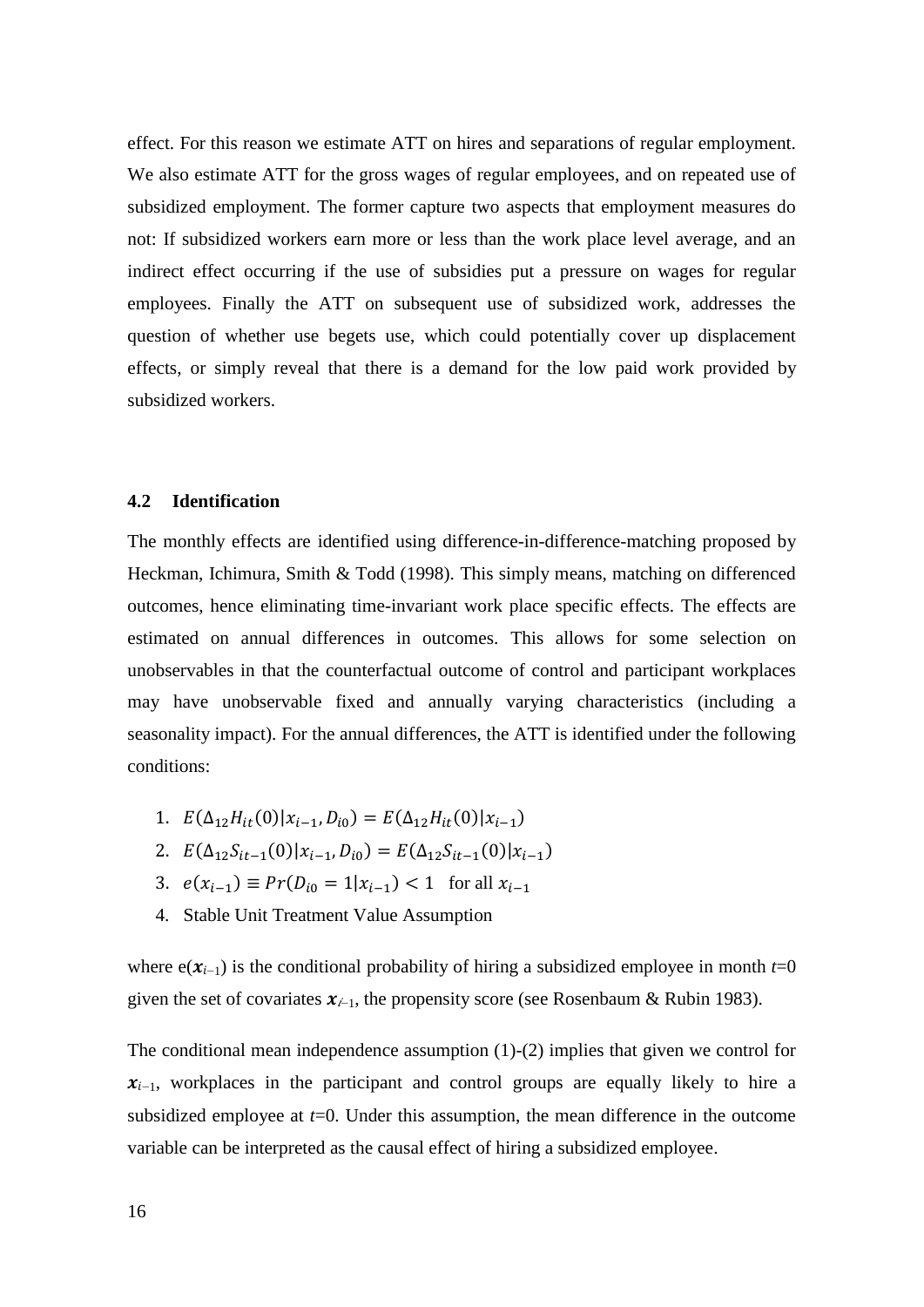Assumption (3) implies that the support of  $x_{i-1}$  for the treated workplaces is a subset of the support of  $x_{i-1}$  for the controls.<sup>8</sup> In order to make this assumption realistic in our dataset, we have restricted the analysis to workplaces with 5-40 regular employees measured at the beginning of the month. As mentioned in section [3.1,](#page-8-1) preliminary analyses found that this delimitation maximizes the degree of comparability (balance) between workplaces that hire a new subsidized employee in a given month (participants) and those that do not (controls).<sup>9</sup>

In addition, the delimitation of the sample ensures that we do not mix the effect of one subsidy with that of subsequent subsidies. As mentioned in section [3.1,](#page-8-1) this is done by restricting the analysis to workplaces that have not used subsidised employment during the past 13 months.

Assumption (4) requires that the decision of any one workplace to hire a new subsidized employee does not affect the potential outcomes for all other workplaces. Given the relatively small scale of the subsidy scheme, it seems plausible to assume that it does not affect the potential outcomes of control workplaces through the relative wages offered (see Heckman, Lalonde & Smith, 1999).

The main identifying assumption, described by (1) and (2), states that we are able to control for selection by means of observable pretreatment variables. We argue that this seems plausible as we condition on a wide range of annual workplace characteristics, including the share of regular employees of a given gender, age, and origin as well as their average levels of education, experience, and previous unemployment. In addition, past monthly dynamics of hires and stocks of regular employees are controlled for, which are unarguably highly correlated with hard-to-measure costs of labour adjustment. We

<sup>8</sup> Note that these assumptions allow for selection on unobservables through level (of *H* or *S*) differences as well as for selection on  $\Delta_{12} H_{it}(1)$  or  $\Delta_{12} H_{it}(1) - \Delta_{12} H_{it}$  X (similarly for separations), but rules out selection on  $\Delta_{12} H_{it}(0)$ , after controlling for  $x_{i-1}$ .

<sup>&</sup>lt;sup>9</sup> This is not surprising given the many covariates used in the matching algorithm and the fact that most municipal workplaces are within this size interval.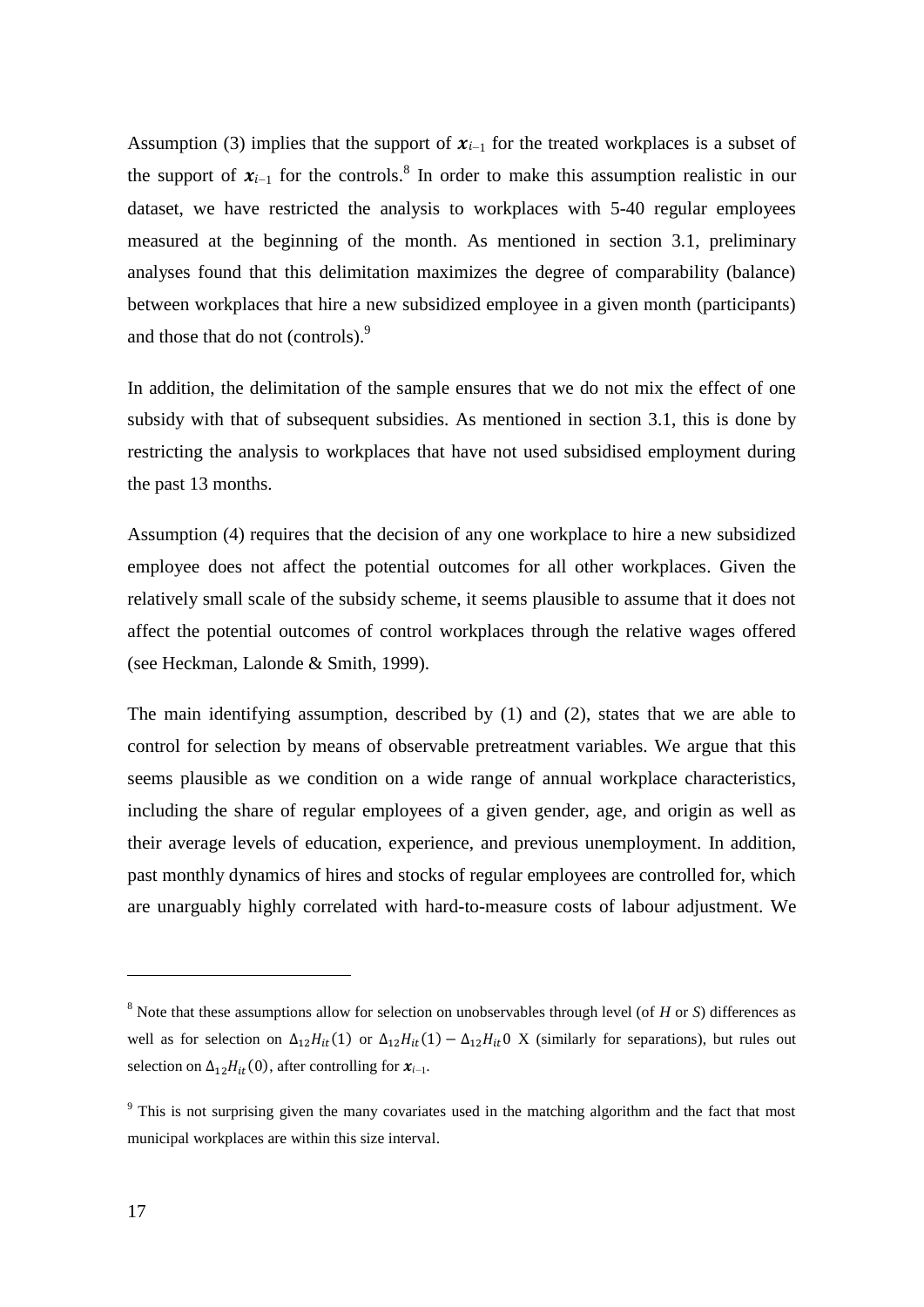also include dummy variables for small workplaces, indicating whether the stock of regular employees was below 10 in any of the months of the last quarter before the subsidized hire. Finally, since the costs of labour adjustment, the local labour market conditions and various other factors might vary across sectors, we also include the sector of the workplace in the set of covariates.<sup>10</sup>

### <span id="page-17-0"></span>**4.3 Estimation**

The propensity score is estimated using a logit model, controlling for the covariates discussed in section [4.2.](#page-15-0) Separate control groups are formed by matching for each of the months, March 2010 to February 2011, i.e. the participants in a given month are only matched with controls from the same month. However, we use the pooled sample to estimate effects, so that the effect a given number of months after the hire of a new subsidized employee is an average over the effects in the different months.

Different matching algorithms are explored: nearest neightbour matching with different numbers of nearest neighbours and different calipers as well as kernel matching. The results presented in section [5](#page-18-0) are estimated with the algorithm that yields the best balance on the observable characteristics. Standard errors are estimated with the method proposed by Abadie & Imbens (2006; 2012). .

In order to test whether the effects differ for different types of workplaces (effect heterogeneity), we use a test for effect homogeneity proposed by Crump et al. (2009). The test is conducted by auxiliary regressions indicating whether the effects vary with covariates. The test is conducted for all covariates included in the propensity score. Hence, it explores the potential presence of effect heterogeneity across workplaces of different sizes, in different sectors, and with employees that differ with respect to levels of education and experience, gender and age composition etc.

<sup>&</sup>lt;sup>10</sup> Workplaces are grouped on the following sectors: Education, health services, nursing homes, residential institutions for mentally ill/addicts, residential institutions for others, in-home help, daycare for children.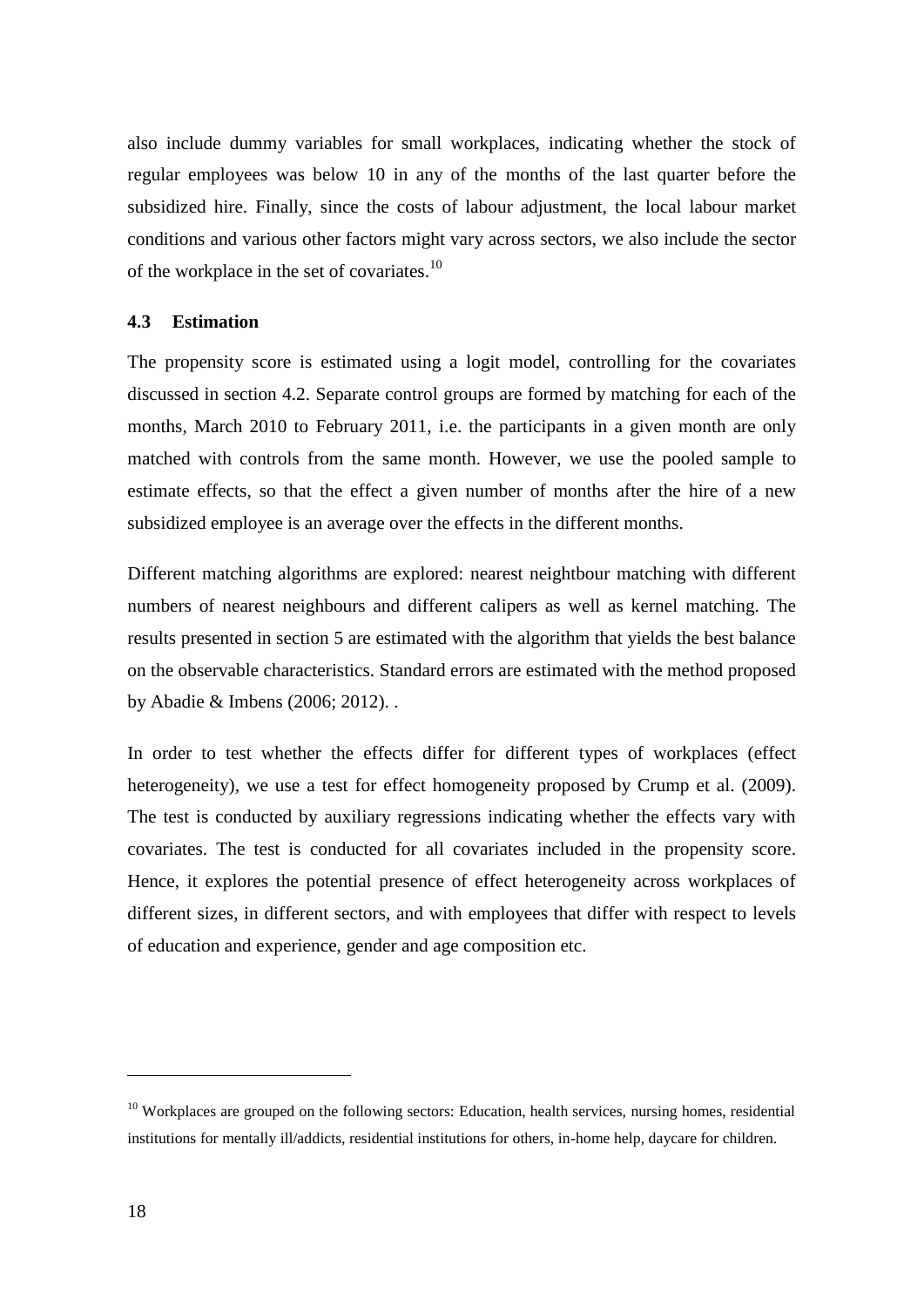# <span id="page-18-0"></span>**5 Results**

### <span id="page-18-2"></span>**5.1 Propensity score and matching quality**

The propensity score for the probability of hiring a subsidised employee in a given month from March 2010 to February 2011 was estimated using a logit model. The propensity score included sector and composition of employees at the workplace, local unemployment, and stock and inflow of regular employees  $1-13$  months back.<sup>11</sup> The results of the logit model used to estimate the propensity score are not reported for reasons of space, but are available from the corresponding author upon request.

Each participant is matched with a suitable control group using an epanechnikov kernel matching algorithm with bandwidth  $0.001$ .<sup>12</sup> This reduces the median bias in covariate means from 5.87 to 0.62. The quality of the matching is further examined in [Table 5.1](#page-18-1) by comparing percentage standardised differences (%SDIF) in the means of selected covariates before and after matching. The standardised differences are reduced considerably by matching and that the remaining differences are small (and in all cases statistically insignificant, as may be seen in the appendix).

|                     | Mean before matching |          | %SDIF              | %SDIF             |  |
|---------------------|----------------------|----------|--------------------|-------------------|--|
| Covariates          | Participants         | Controls | before<br>matching | after<br>matching |  |
| Gender: Female*     | 0.762                | 0.772    | $-4.2$             | $-1.0$            |  |
| Age: 30-39 years*   | 0.232                | 0.229    | 2.4                | $-0.3$            |  |
| Age: $40-49$ years* | 0.278                | 0.273    | 3.2                | 0.3               |  |
| Age: $50-59$ years* | 0.297                | 0.290    | 4.1                | $-0.7$            |  |
| Age: $60+$ years*   | 0.080                | 0.091    | $-10.9$            | 0.7               |  |

### <span id="page-18-1"></span>**Table 5.1 Balance on selected covariates before and after matching**

 $11$  Outflow is a linear combination of stock and inflow and is therefore not included.

 $12$  This algorithm was found to minimise the median bias, i.e. produce the best covariate balance, in comparison with alternative algorithms (matching with the 1, 5 and 20 nearest neighbours combined with calipers of 0.001 and 0.005).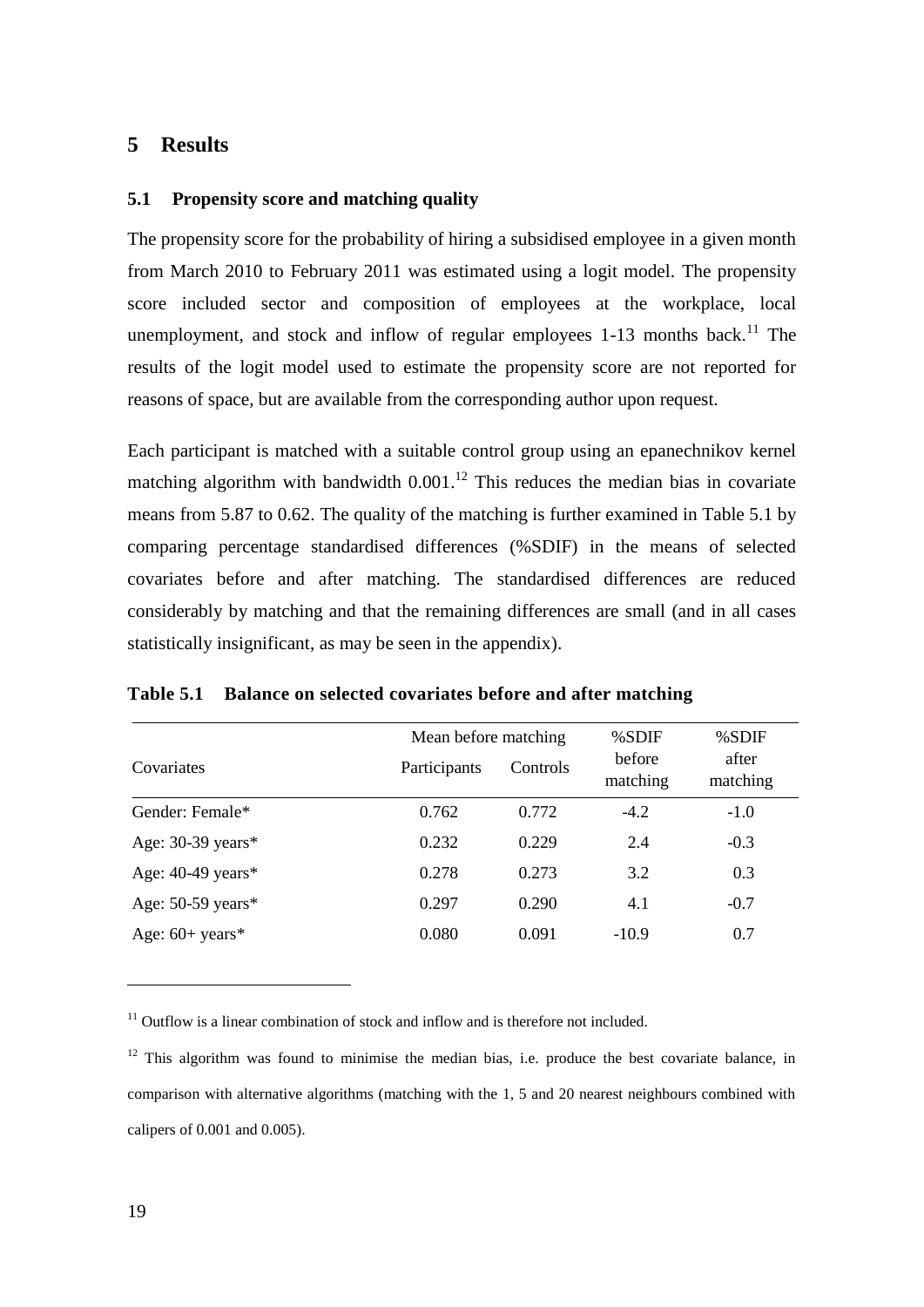| Educ: Upper secondary school*                      | 0.057  | 0.058  | $-1.1$  | $-0.3$ |
|----------------------------------------------------|--------|--------|---------|--------|
| Educ: Vocational*                                  | 0.279  | 0.308  | $-10.8$ | 0.1    |
| Educ: Short further*                               | 0.026  | 0.025  | 1.7     | 3.5    |
| Educ: Medium further*                              | 0.432  | 0.410  | 7.4     | $-1.7$ |
| Educ: Long further *                               | 0.057  | 0.049  | 5.5     | 1.2    |
| Orig. country: Western*                            | 0.018  | 0.023  | $-12.0$ | $-0.6$ |
| Orig. country: Non-western*                        | 0.036  | 0.040  | $-4.4$  | $-0.7$ |
| Experience: 5-9 years*                             | 0.095  | 0.100  | $-5.2$  | $-0.4$ |
| Experience: 10+ years*                             | 0.858  | 0.853  | 4.1     | 0.4    |
| Annual unemp: 1-49%*                               | 0.065  | 0.059  | 7.4     | 1.0    |
| Annual unemp: 50-100%*                             | 0.005  | 0.004  | 6.4     | 4.4    |
| Municipal unemployment rate                        | 6.452  | 6.167  | 20.9    | $-0.2$ |
| #reg. emp. 1 mth. before                           | 16.369 | 14.657 | 19.8    | $-0.4$ |
| #reg. emp. 6 mth. before                           | 16.501 | 14.838 | 18.2    | $-0.3$ |
| #reg. emp. mean 1-12 mth. before                   | 16.495 | 14.811 | 18.9    | $-0.3$ |
| inflow reg. emp. 1 mth. before                     | 0.519  | 0.441  | 7.3     | $-2.0$ |
| inflow reg. emp. 6 mth. before                     | 0.572  | 0.499  | 5.9     | $-1.3$ |
| inflow reg. emp. 12 mth. before                    | 0.537  | 0.530  | 0.7     | 0.3    |
| #reg. emp. 1 mth. before $\leq 10$                 | 0.251  | 0.330  | $-17.5$ | 0.6    |
| #reg. emp. 2 mth. before $\leq 10$                 | 0.244  | 0.329  | $-19.0$ | 0.1    |
| #reg. emp. 3 mth. before $\leq 10$                 | 0.245  | 0.329  | $-18.6$ | 0.3    |
| Sector: Health services                            | 0.053  | 0.049  | 2.0     | $-0.9$ |
| Sector: Nursing homes                              | 0.239  | 0.218  | 5.2     | 0.4    |
| Sector: Residential inst., mentally<br>ill/addicts | 0.066  | 0.064  | 0.8     | 1.3    |
| Sector: Residential inst., others                  | 0.063  | 0.072  | $-3.5$  | $-1.3$ |
| Sector: In-home help                               | 0.140  | 0.141  | $-0.5$  | 1.5    |
| Sector: Daycare for children                       | 0.290  | 0.317  | $-5.9$  | $-0.6$ |

Notes: \* denotes that the variable is defined as share of regular employees with this characteristic. %SDIF denotes the percentage difference in means between participating and control workplaces standardised by dividing with pooled standard deviation for the full sample.

[Figure 5.1](#page-20-0) illustrates the balance after matching on stock and inflow of regular employees at the workplace 1-13 months before a new subsidised employee is hired.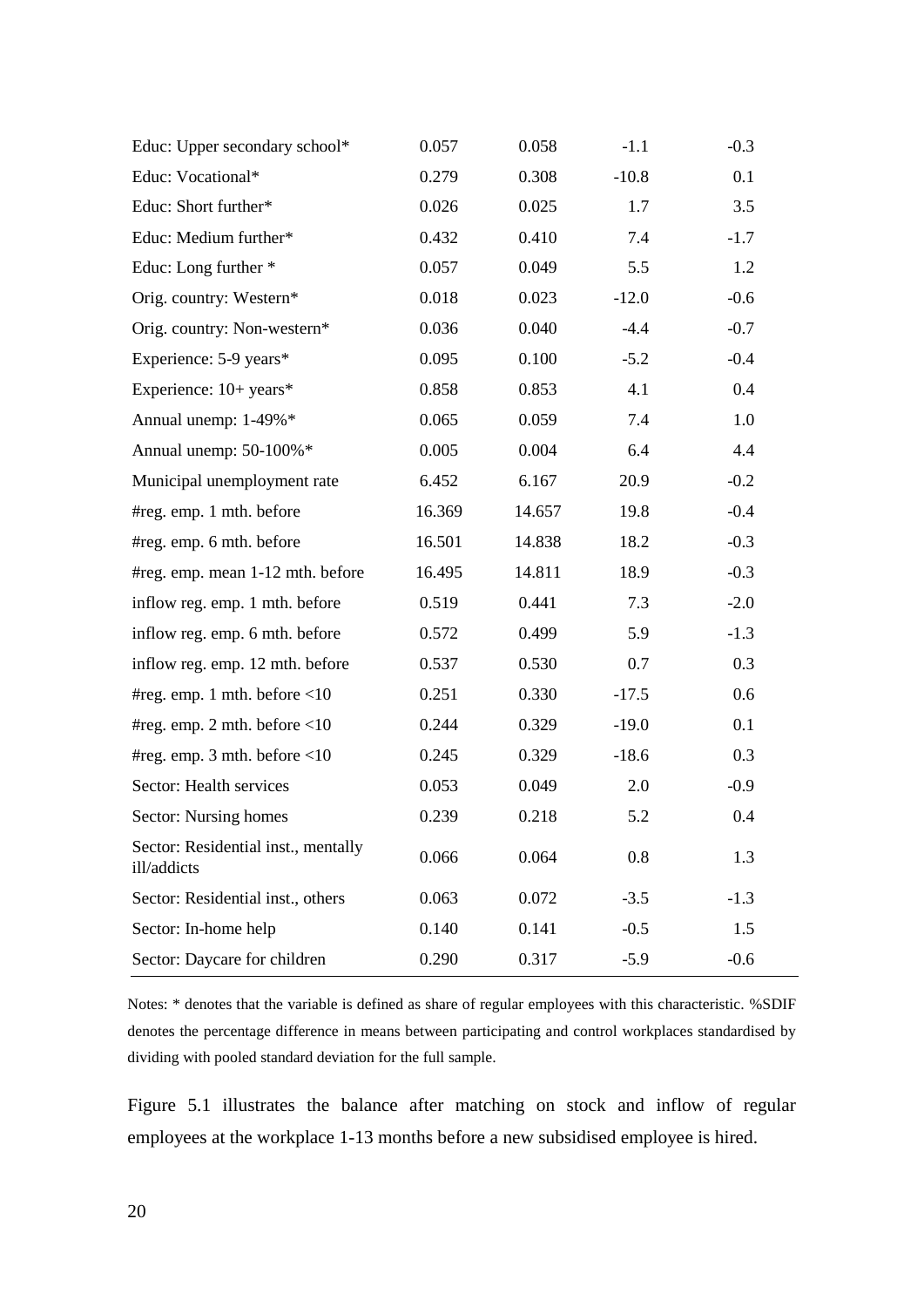

<span id="page-20-0"></span>**Figure 5.1 Balance on regular employment dynamics after matching**

It is seen from [Figure 5.1](#page-20-0) that matching on the propensity score has succeeded in constructing a control group which is fairly comparable with the participating workplaces with respect to employment dynamics in the 13 months up until the hire of a subsidised worker.

<span id="page-20-1"></span>

| <b>Table 5.2</b> | Common support |  |  |
|------------------|----------------|--|--|
|------------------|----------------|--|--|

|              | Off | On     | Total  |
|--------------|-----|--------|--------|
| Controls     |     | 44,397 | 44,397 |
| Participants | 34  | 660    | 694    |
| Total        | 34  | 45,057 | 45,091 |

Finally, [Table 5.2](#page-20-1) shows that for around 5% (34 out of 694) of the participating workplaces it was not possible to find suitable controls, i.e. they were off common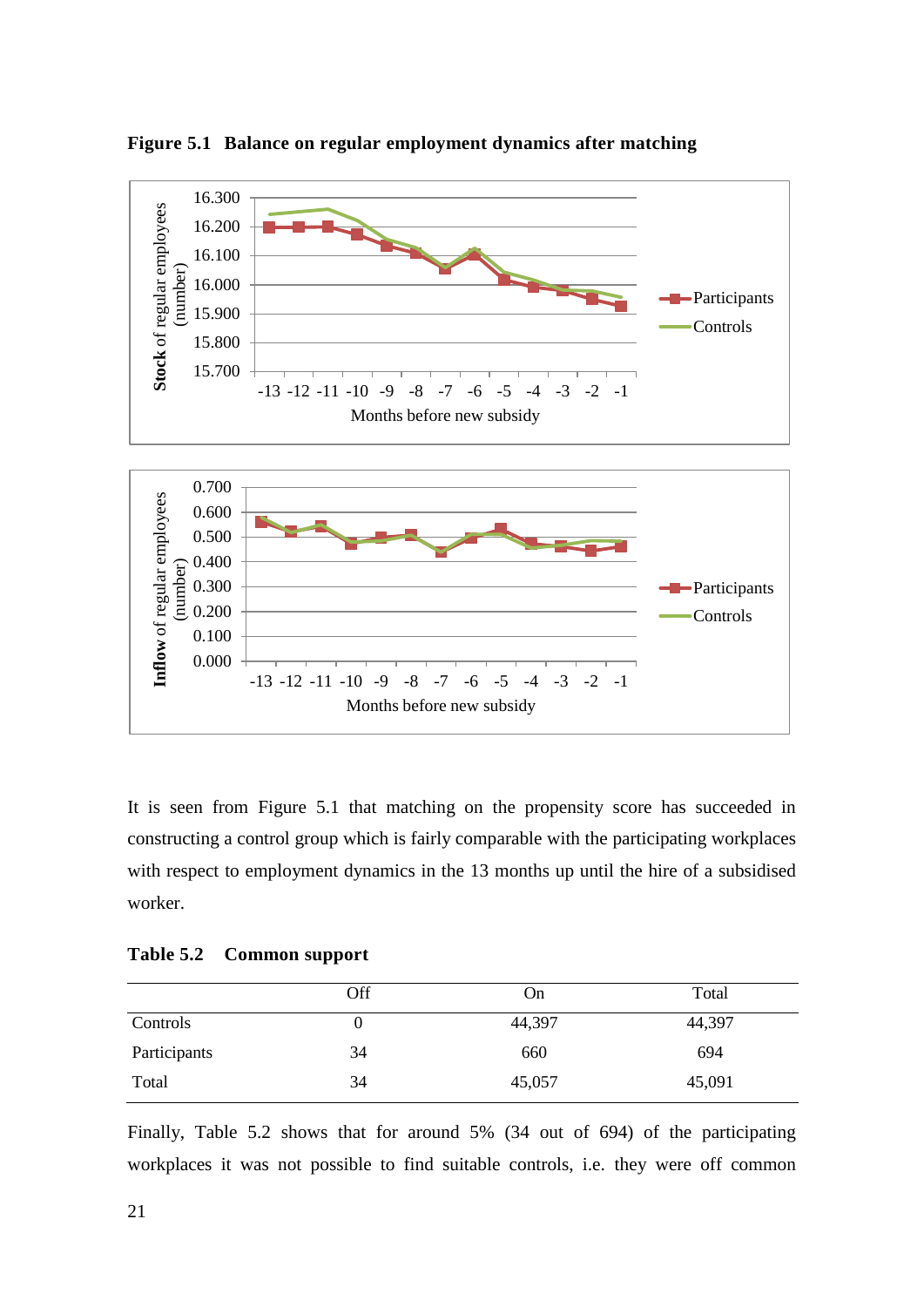support. It is insured that workplaces without suitable controls are not included in the analysis by dropping 5% of the participants for which the density of the propensity score for identified controls is lowest.

### **5.2 Effects**

[Table 5.1](#page-18-1) shows the average effects of hiring a new subsidized employee on the workplaces which did this between March 2010 and February 2011. All effects are estimated from 1 to 13 months after a new subsidized employee has been hired, which implies that most of the contracts will run out within the time period considered. The effects on employment and income are estimated for annual differences defined as the difference between a given month (within the period March 2010 – February 2011) and the corresponding month one year earlier. This approach also controls for seasonal effects in employment dynamics.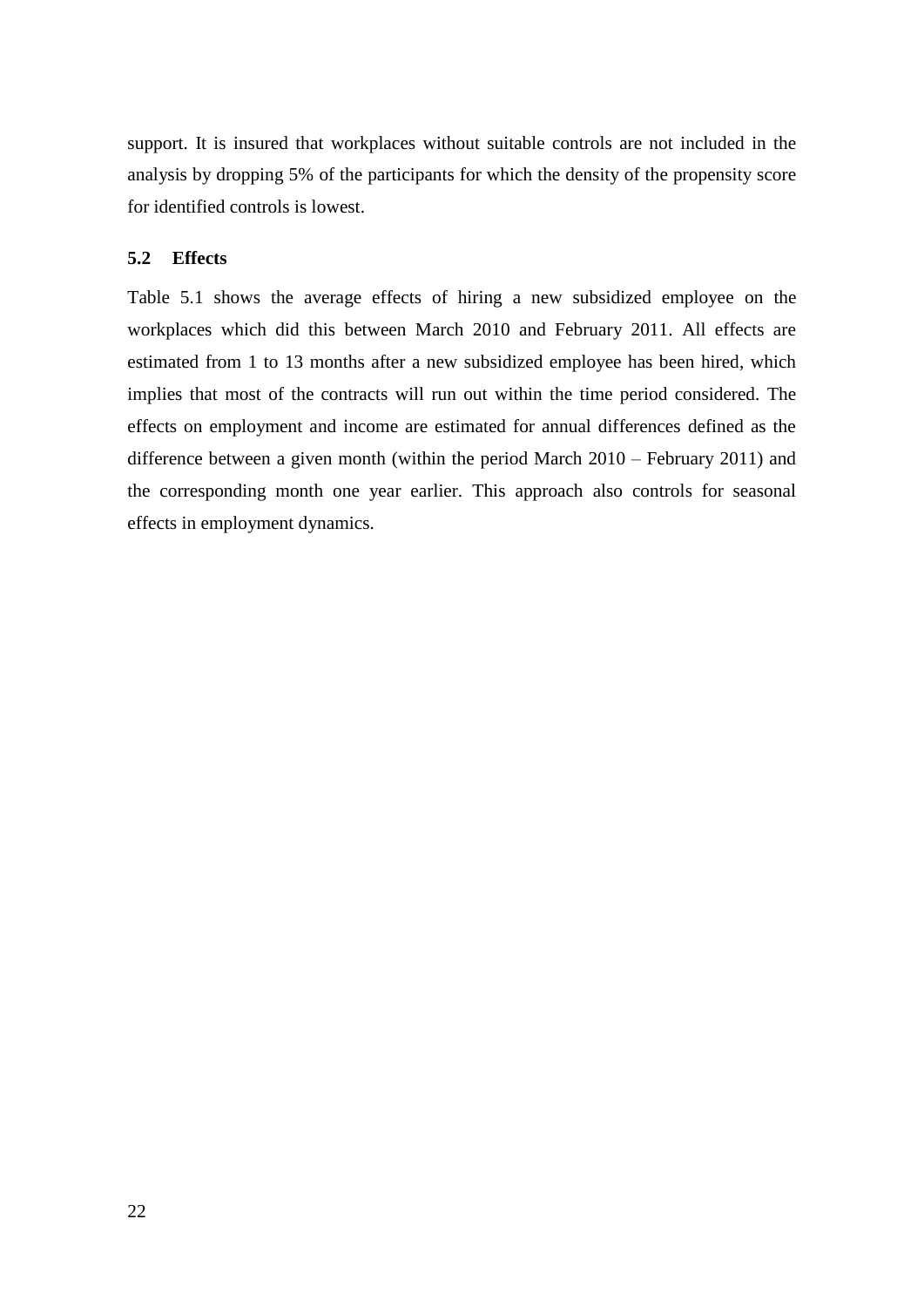<span id="page-22-0"></span>

| Months after new<br>subsidy | Inflow of reg. emp.<br>(stat.err.) | Outflow of reg. emp.<br>(std.err.) | Stock of reg. emp.<br>(stat. | Gross income<br>(std.err.) | New subsidised hire<br>(stat.err.) |
|-----------------------------|------------------------------------|------------------------------------|------------------------------|----------------------------|------------------------------------|
| $\mathbf{1}$                | $-0.047$                           | 0.049                              | 0.049                        | 7703*                      | $0.036***$                         |
|                             | (0.047)                            | (0.044)                            | (0.116)                      | (4411)                     | (0.009)                            |
| $\mathbf{2}$                | 0.018                              | $-0.015$                           | 0.018                        | 6860*                      | $0.026***$                         |
|                             | (0.048)                            | (0.046)                            | (0.120)                      | (3539)                     | (0.008)                            |
| 3                           | 0.025                              | $0.109$ *                          | 0.058                        | 1095                       | $0.039***$                         |
|                             | (0.047)                            | (0.058)                            | (0.118)                      | (4137)                     | (0.009)                            |
| $\overline{4}$              | $-0.046$                           | 0.043                              | $-0.098$                     | $-3604$                    | $0.049***$                         |
|                             | (0.046)                            | (0.047)                            | (0.124)                      | (3506)                     | (0.010)                            |
| 5                           | 0.027                              | 0.082                              | $-0.114$                     | $-5994$                    | $0.043***$                         |
|                             | (0.046)                            | (0.070)                            | (0.126)                      | (3929)                     | (0.009)                            |
| 6                           | 0.058                              | $-0.001$                           | $-0.138$                     | $-3009$                    | $0.127***$                         |
|                             | (0.046)                            | (0.066)                            | (0.137)                      | (4643)                     | (0.014)                            |
| $\tau$                      | 0.029                              | 0.042                              | $-0.109$                     | $-7455*$                   | $0.026***$                         |
|                             | (0.047)                            | (0.047)                            | (0.145)                      | (4178)                     | (0.009)                            |
| $\,8\,$                     | 0.056                              | 0.089                              | $-0.095$                     | $-9006**$                  | $0.034***$                         |
|                             | (0.056)                            | (0.067)                            | (0.150)                      | (4329)                     | (0.009)                            |
| 9                           | 0.028                              | 0.077                              | $-0.156$                     | $-5992$                    | $0.028***$                         |
|                             | (0.040)                            | (0.047)                            | (0.160)                      | (4919)                     | (0.009)                            |
| 10                          | 0.017                              | $-0.001$                           | $-0.216$                     | $-6736$                    | $0.038***$                         |

**Table 5.3 Average effects of hiring a subsidised employee for workplaces which did this from March 2010 to February 2011**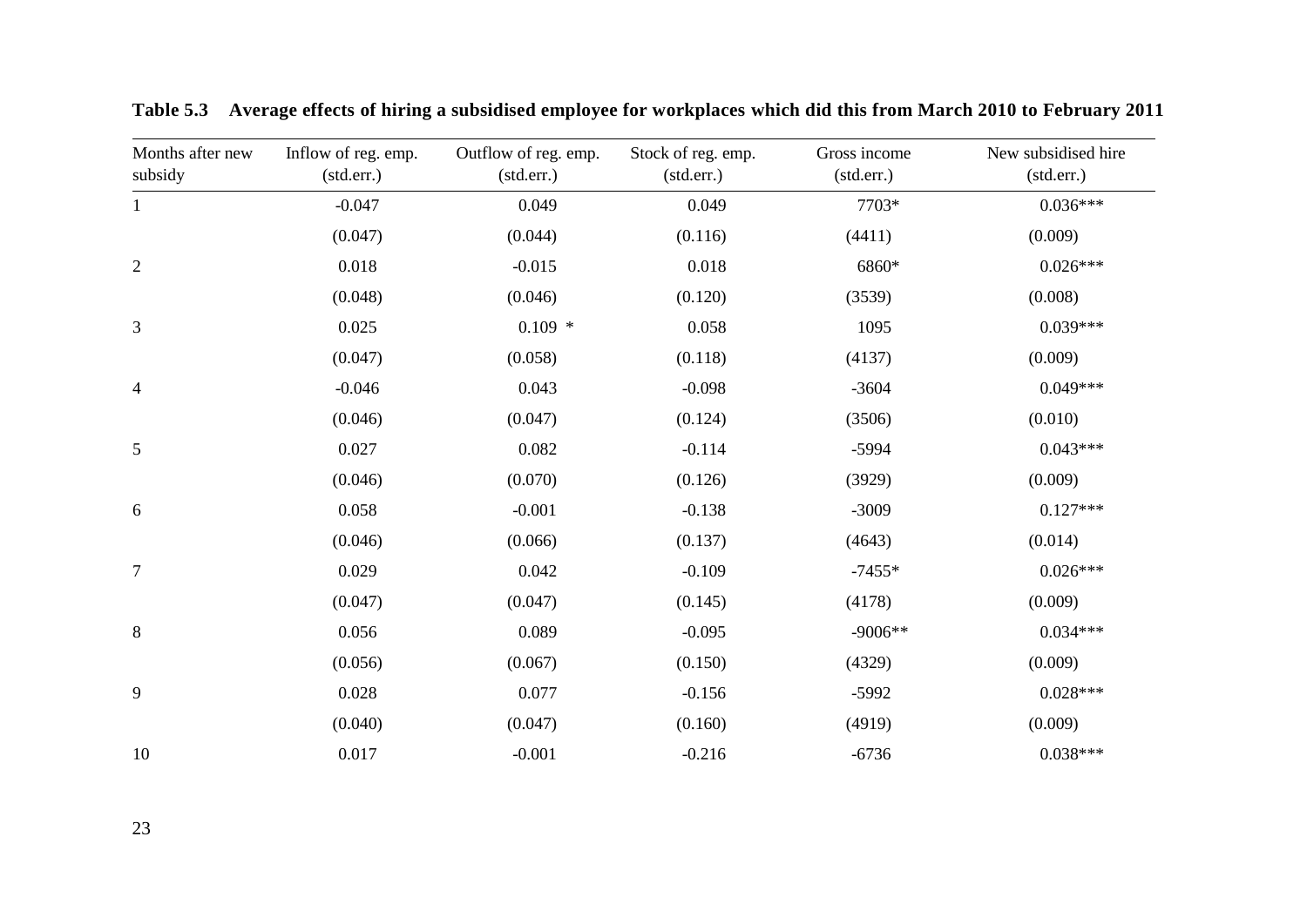|    | (0.039)  | (0.044)   | (0.162)    | (4840)  | (0.010)    |
|----|----------|-----------|------------|---------|------------|
| 11 | $-0.004$ | 0.069     | $-0.220$   | $-6854$ | $0.043***$ |
|    | (0.041)  | (0.044)   | (0.166)    | (4681)  | (0.010)    |
| 12 | $-0.040$ | $-0.100*$ | $-0.328**$ | $-5912$ | $0.038***$ |
|    | (0.044)  | (0.054)   | (0.164)    | (5410)  | (0.010)    |
| 13 | 0.049    | $-0.011$  | $-0.179$   | $-5811$ | $0.049***$ |
|    | (0.045)  | (0.051)   | (0.169)    | (4839)  | (0.010)    |

Notes: The effects on employment and income are estimated for annual differences defined as the difference between a given month and the corresponding month one year earlier. Standard errors are estimated using the method of Abadie & Imbens (2006). \* Significance at 10%-level; \*\* Significance at 5%-level; \*\*\* Significance at 1%-level.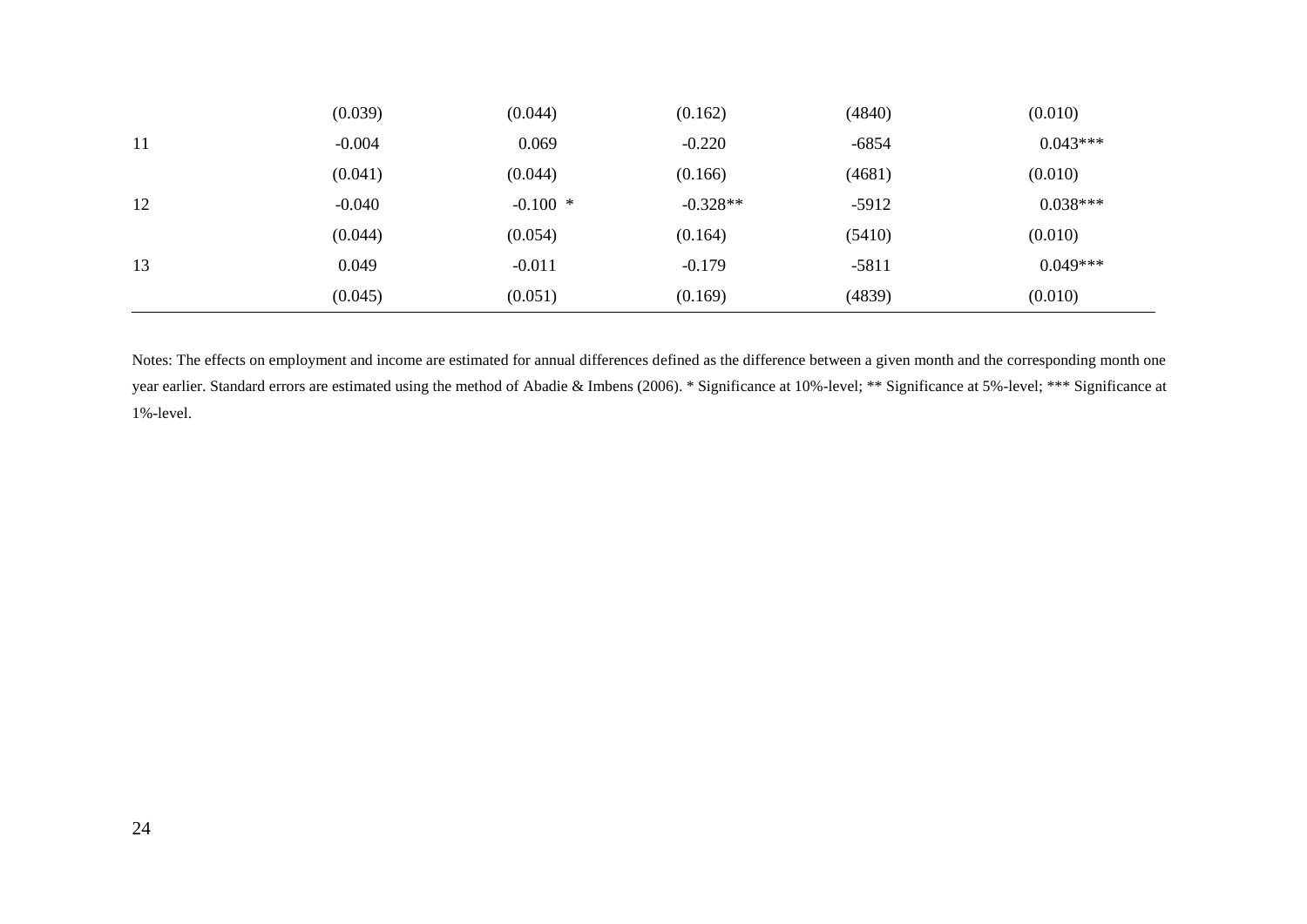## *5.2.1 Employment effects on regular employees*

The employment effects in [Table 5.3](#page-22-0) include effects on the stock of regular employees as well as the flow in and out of the workplace. The effects on the inflow of regular employees 1-13 months after hiring a new subsidized employee are all statistically insignificant and of varying sign. Likewise, the outflow of regular employees is not significantly affected by the hire of a new subsidized employee in the majority of the following 13 months.

[Figure 5.2](#page-24-0) illustrates the cumulative effects on inflow and outflow over time. There appears to be a tendency for the use of subsidized employment to increase the inflow and the outflow of regular employees over time. While the cumulative inflow does not at any time reach statistical significance, the cumulative outflow of regular employees is significantly higher at workplaces which have hired a subsidized employee from 7 months after the hire and onwards. The magnitude of the significant increase in the cumulative outflow is between 0.30 and 0.55 employees.



<span id="page-24-0"></span>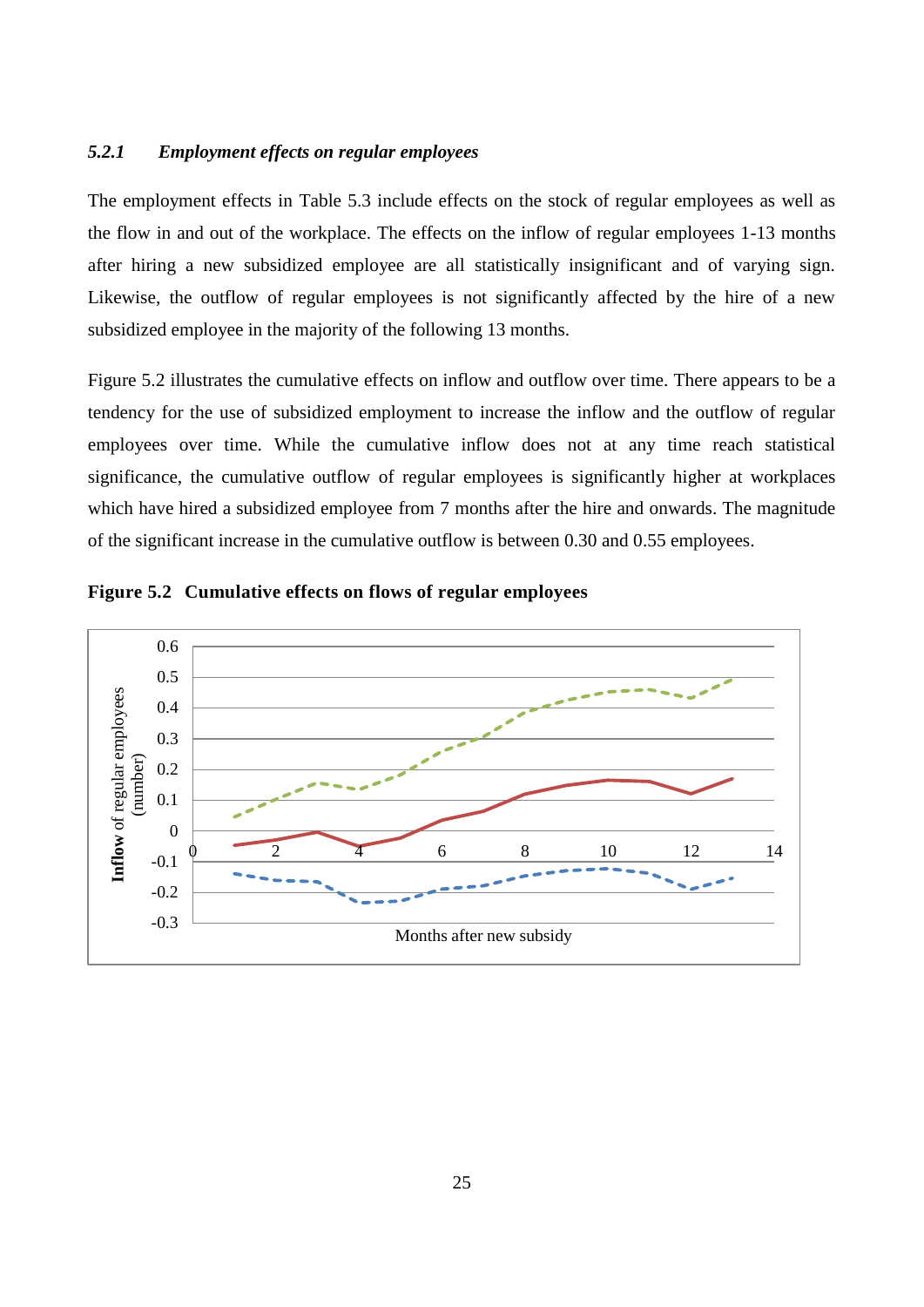

Note: The dotted lines are 95% confidence limits.

Finally, it is seen from [Table 5.3](#page-22-0) that the effects on the stock of regular employees are positive 1-3 months after the hire of a new subsidized employee and subsequently negative, i.e. added up over time the effects on the outflow are larger than the effects on the inflow. However, except for a significant decrease of 0.328 employees after 12 months, the estimated effects on the stock of regular employees are all statistically insignificant.

## *5.2.2 Income effects on regular employees*

It is seen from [Table 5.3](#page-22-0) that the effects on the gross income for regular employees are positive the first two months after the hire of a new subsidized employee and thereafter negative, although largely insignificant. The significant estimate 8 months after the hire of a new subsidized employee implies that the gross expenditure on wages to regular employees drops on average by DKK 9,006 per workplace (not per employee). Besides an actual drop in the wage level, this decrease may be caused by fewer employees, a drop in working hours or substitution to less expensive employees.

#### *5.2.3 Repeated use of wage subsidies*

Finally, [Table 5.3](#page-22-0) shows that the effects of hiring an employee with a wage subsidy in a given month on future subsidized hires are positive and statistically significant in all months. The sharp rise in the effect 6 months after the subsidized hire is most likely due to biannual contracts being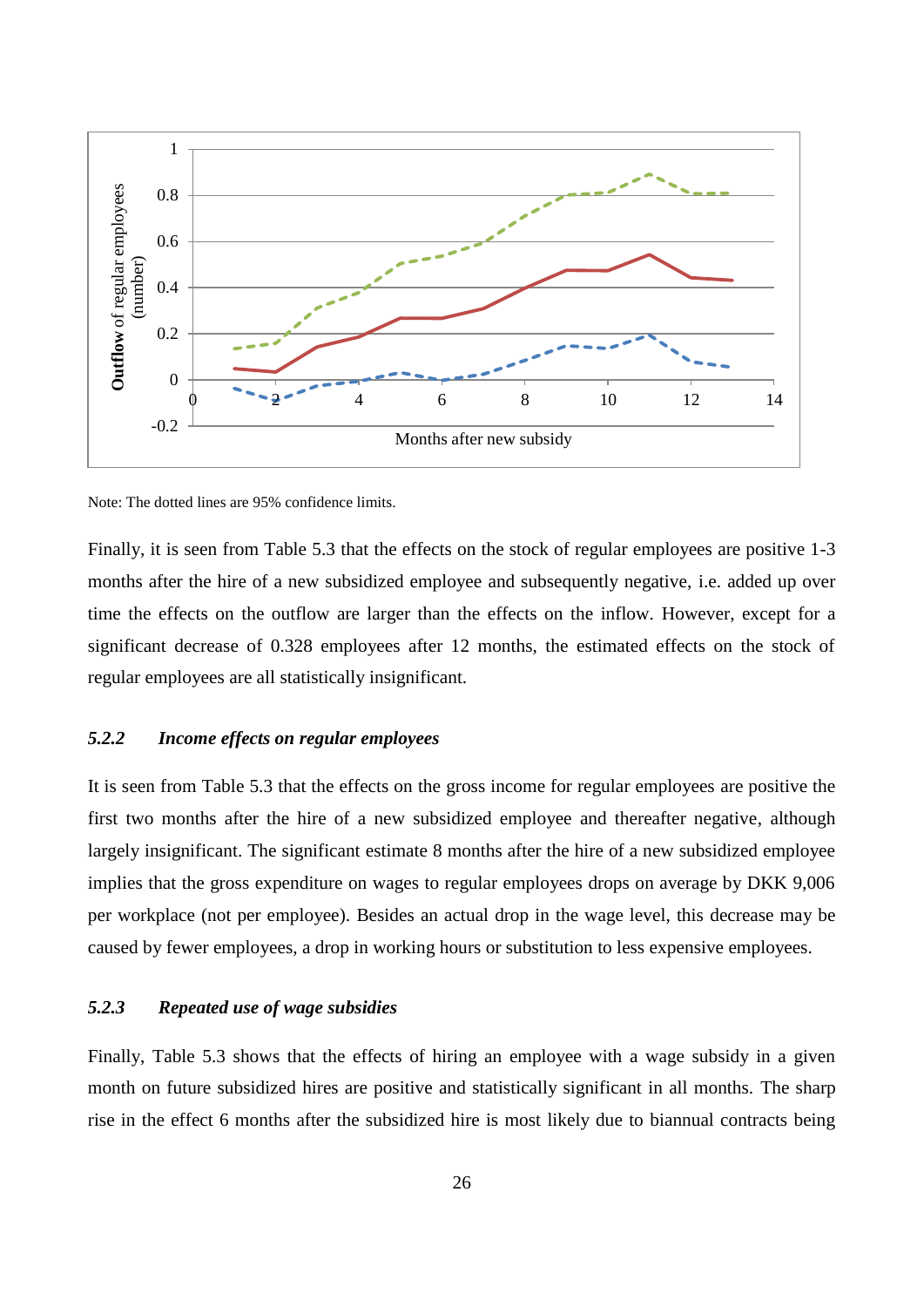extended. Although the estimated effects generally appear to be quite small, they should be interpreted keeping in mind that only 1-2% of the workplaces in the analysis sample hire a subsidized employee in any given month. Hence, the effects imply that the initial hire of a subsidized employee almost triples the probability of hiring a subsidized employee in a given future month. Cumulated over 13 months, the estimated effects correspond to an increase in the probability of repeated use of subsidized employment of over 50 percentage points.

#### <span id="page-26-0"></span>**5.3 Sensitivity analyses**

The robustness of the results was assessed by several sensitivity analyses. As mentioned in section [5.1,](#page-18-2) participants and controls were matched using various matching algorithms, among which the epanechnikov kernel matching algorithm with bandwidth 0.001 was found to provide the best covariate balance in comparison with the alternatives of matching each participant with the 1, 5 and 20 nearest neighbours combined with calipers of 0.001 and 0.005. However, although the tested algorithms differ with respect to balance, they were found to result in almost identical effect estimates.

Estimating the propensity score using a probit model instead of a logit did not affect the results noticeably. Neither did excluding the 10% of the observations with the highest propensity scores. It was though that this might affect the quality of the matching and thus the effects, because there are relatively few workplaces with high propensity scores.

We also estimated the effects on the levels of employment and income, i.e. the absolute numbers of ordinary employees, inflows, and outflows, and the absolute level of wage expenditure, rather than the annual differences. This approach avoids the assumption of parallel trends invoked in the main analysis, but does not control for unobserved constant differences between controls and participants. The resulting effects are less precisely estimated, but quantitatively similar, to the effects for annual differences.

Finally, the effects were estimated for a sample including workplaces that have hired a subsidized employee within the previous 13 months. As expected, the resulting effects (which measure the effect of hiring a subsidized employee in a given month relative to one of the previous months) are smaller than the main effects. However, they point in the same direction: negative effects on the number of ordinary employees and positive effects on out- and inflows.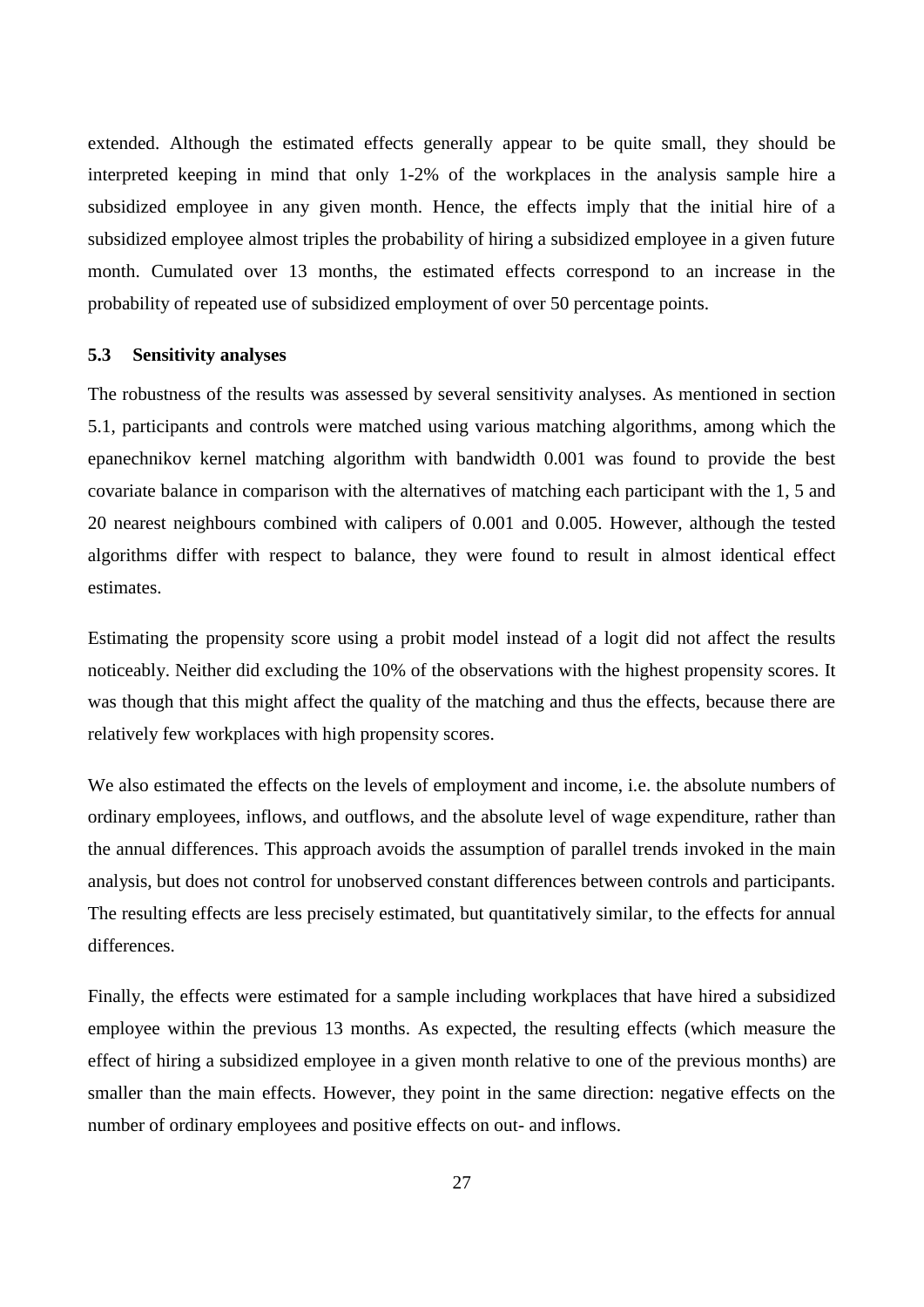### **5.4 Heterogeneity**

[Table 3.1](#page-10-1) summarizes the results of the effect homogeneity tests. The hypothesis of effect homogeneity cannot be rejected for several outcomes and months, such as the effect on the stock of regular employees from six months after the hire of a new subsidized employee and onwards. On the contrary, the hypothesis of effect heterogeneity cannot be rejected in the previous months, just as it is the case various other months and outcomes. As mentioned in section [4.3,](#page-17-0) the tests summarized in [Table 3.1](#page-10-1) are based on several auxiliary regressions that may be used to indicate on which dimensions the heterogeneity occurs. The results of these regressions unambiguously indicate that the average employment level before the hire of a new subsidized employee is the dominant factor with respect to effect heterogeneity. The results of the auxiliary regressions are not reported for reasons of space, but are available from the corresponding author upon request.

| Month          | Inflow of reg.<br>emp. | Outflow of reg.<br>emp. | Stock of reg. emp. | Gross income | New subsidized<br>hire |
|----------------|------------------------|-------------------------|--------------------|--------------|------------------------|
| $\mathbf{1}$   | 5.83***                | 1.23                    | $1.73$ ***         | 0.99         | 0.63                   |
| $\overline{2}$ | 0.61                   | $2.06***$               | $1.31 *$           | 0.96         | 0.97                   |
| 3              | $2.10***$              | 1.25                    | $1.50$ **          | $1.52***$    | 0.78                   |
| $\overline{4}$ | $1.34**$               | 1.04                    | $1.55$ ***         | 1.21         | $1.36**$               |
| 5              | $1.45**$               | 0.54                    | 1.30<br>$\ast$     | $1.64***$    | 1.07                   |
| 6              | 0.92                   | $2.25***$               | 1.15               | $1.46**$     | 1.11                   |
| $\tau$         | 2.48***                | 1.94***                 | 1.01               | $1.35**$     | $1.41**$               |
| 8              | 0.56                   | $3.33***$               | 0.86               | 0.83         | 0.97                   |
| 9              | 1.23                   | 0.80                    | 1.14               | 0.91         | 1.04                   |
| 10             | 1.38**                 | 1.05                    | 1.17               | 1.07         | $1.26*$                |
| 11             | 0.96                   | $4.73***$               | 1.07               | 0.96         | 1.81***                |
| 12             | 1.04                   | 0.68                    | 0.88               | 0.84         | 0.87                   |
| 13             | $3.92***$              | 1.19                    | 1.08               | 0.94         | $1.36**$               |

**Table 5.4 F-test (62, 533) of effect homogeneity, March 2010 – February 2011**

Note: \* Significance at 10%-level; \*\* Significance at 5%-level; \*\*\* Significance at 1%-level.

It was also tried to run the analyses for subsamples of small and larger workplaces, respectively, but the results of these analyses were judged to be invalid due to small sample sizes and poor balance. Moreover, we ran the analyses for subsamples based on specific sectors. However, it turned out that there were too few observations in these subsamples to estimate anything with reasonable certainty.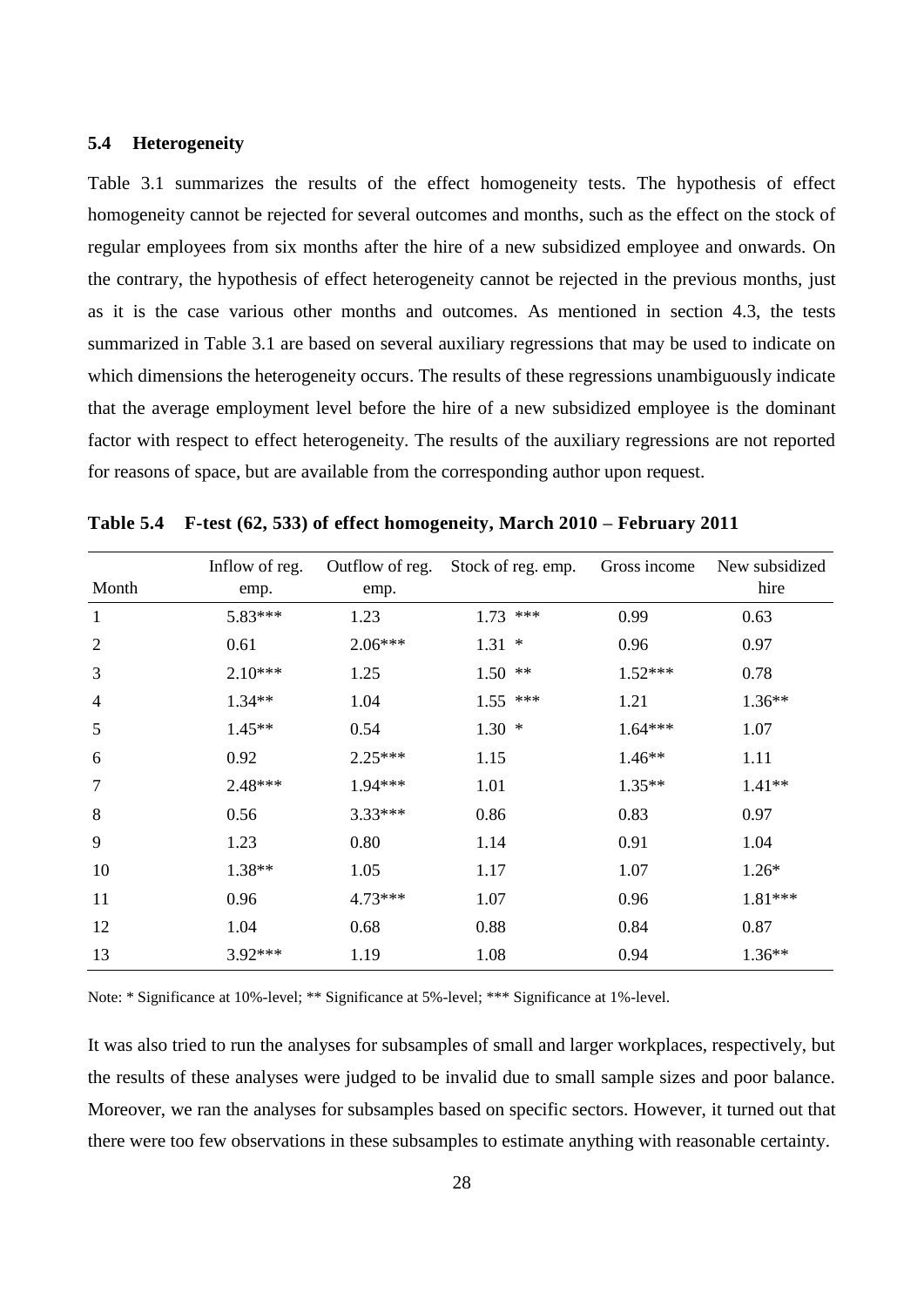# <span id="page-28-0"></span>**6 Discussion**

The analyses show that the use of wage subsidies increases the outflow of ordinary employees. For workplaces with 5-40 employees, the total outflow of ordinary employees is increased by 0.44 employees one year after the hire of a subsidized employee. This effect is, however, offset by an average positive, but not significant effect on the inflow of ordinary employees at the same workplaces. The net effect on the total number of ordinary employees is negative, but does not differ significantly from zero. The effects on the gross expenditure on wages to ordinary employees are also predominantly negative, but likewise insignificant. Finally, the analyses show that present use of wage subsidy increases future use, either through renewal or because new subsidized employees replace the previous ones.

One possible interpretation of the results is that subsidized employment appears to serve as a recruitment channel to try out new employees, but overall does not reduce the number of ordinary employees or the expenditure on wages to ordinary employees significantly. However, the fact that hiring an unemployed worker with wage subsidy often leads to renewal or repeated use of wage subsidies may cover up substitution that does not show in the number of ordinary employees, which implies that the total substitution may be larger than what is estimated for the regular employees. This is, however, likely to be a consequence of the legislative framework surrounding the subsidy scheme.

The possible displacement effects found in this study are relatively large in comparison with those found by the National Labour Market Authority (2005), but small relative to the findings of Dahlberg & Forslund (2005) that two thirds of all (mainly public) subsidized employees in Sweden crowd out regular employment. However, methodological differences between the studies and the fact that they are conducted in different institutional settings and/or at different points of the business cycle imply that the effects are hardly comparable. Although we would expect to see larger displacement effects during an economic downturn, where many municipal workplaces are subject to cuts in public spending.

Even though several sensitivity analyses have been undertaken and the results appear to be rather robust, it should be kept in mind that the effects are determined with some uncertainty. Moreover,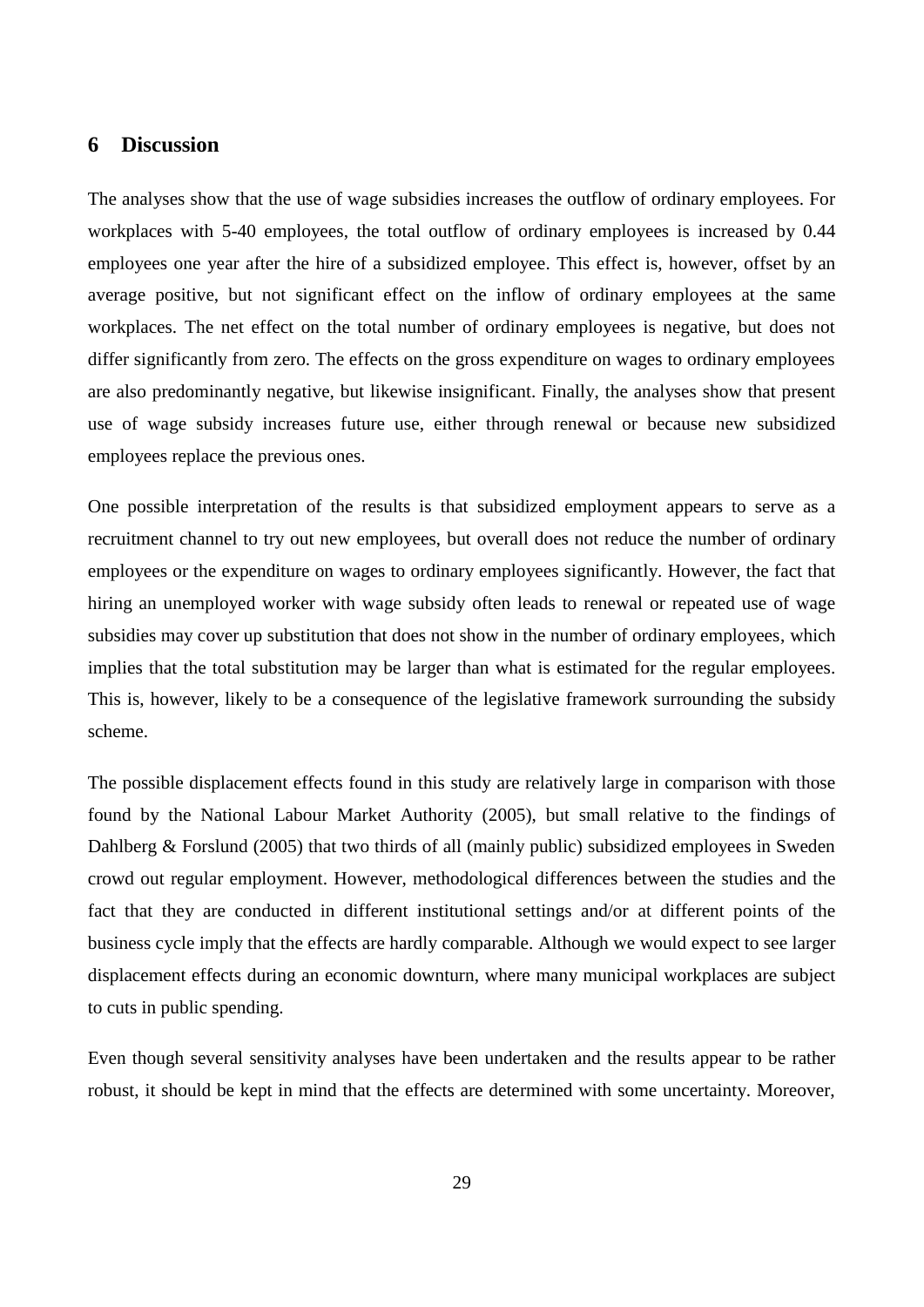the use of an observational design implies that the presence of selection effects, which it has not been possible to control for, cannot be ruled out.

As discussed in section [3.1,](#page-8-1) the estimated effects are based on a sample of workplaces that are observed during the entire period from January 2009 to February 2012. The analysis sample is restricted to workplaces that have not used subsidized employment during the past 13 months before the hire of a new subsidized employee. As mentioned in section [3.1,](#page-8-1) this is done mainly in order to avoid mixing controls and participants in the months before the hire of a new subsidized employee, but also to avoid that the studied wage subsidies are largely extensions or direct replacements for previous subsidized workers (dynamic effects). This delimitation entails a risk of underestimating the actual extent of displacement, if substitution primarily occurs by extending contracts for subsidized employees. As far as we can see, there is no obvious solution to this problem. Inclusion of workplaces that have used wage subsidy during the past 13 months before a new subsidized hire, will not solve it. As indicated by the sensitivity analyses discussed in section [5.3,](#page-26-0) it leads to an even larger downward bias in the estimates compared to the actual magnitude of displacement, because this approach compares use of wage subsidy in one month with use in the previous month. However, the presence of dynamic effects is to some extent explored for the analysis sample by estimating the effects of hiring an employee with a wage subsidy in a given month on future subsidized hires at the included municipal workplaces.

### <span id="page-29-0"></span>**7 Conclusion and perspectives**

Overall the results indicate that subsidies employment appears to serve as a recruitment channel to try out new employees, but in total does not reduce the number of ordinary employees or the expenditure on wages to ordinary employees. On the contrary, hiring an unemployed worker with wage subsidy often leads to renewal or repeated use of wage subsidies, which may cover up substitution that does not show in the number of ordinary employees. This type of substitution may, however, occur in consequence of the legislative framework surrounding the subsidy scheme, where the municipalities are given annual minimum quotas for the number of subsidised employees.

Seen in connection with individual-level analyses of wage subsidies at public workplaces, which find that subsidised employment does not unambiguously lead to ordinary employment, but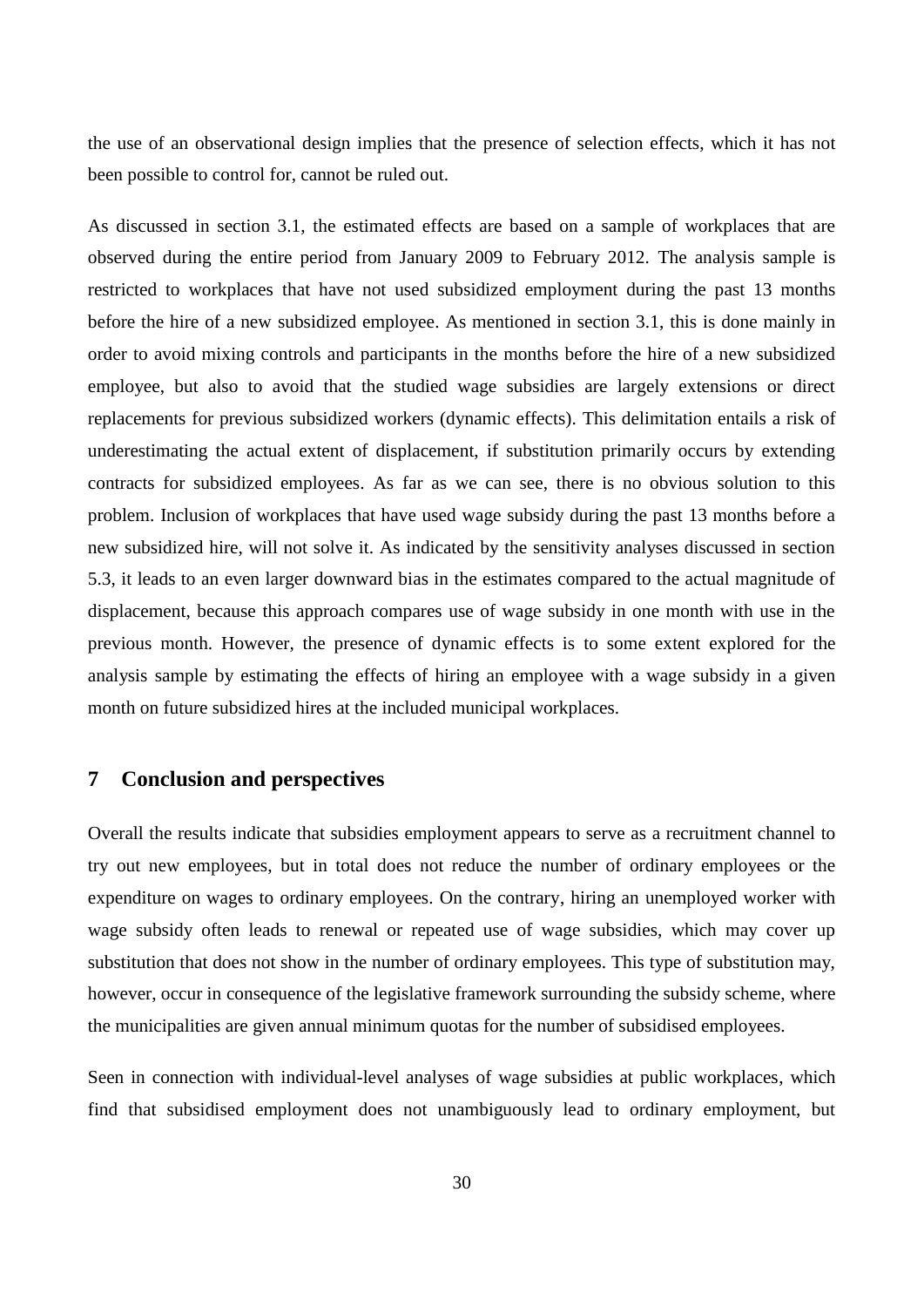sometimes increases the time in unemployment (Graversen, 2012; Rosholm & Svarer, 2011), an overall picture of a scheme without positive employment effects appears.

For policy purposes, the results of this study imply that displacement of regular employment should be taken into account when designing subsidy schemes in the labour market, and care must of course be taken to ensure that a minimum of crowding out takes place. However, the immediate employment effects must be traded off against potential benefits. For one thing, the increase in employee turnover increases the opportunities of the unemployed to enter the labour market. Moreover, to the extent that the subsidised employees are weakly attached to the labour market, it may be the case that the alternative to subsidised employment is exit from the labour force. Hence, the present study does not say anything about how the current use of subsidised employment in Danish municipalities affects the overall welfare for society.

Finally, it is noted that subsidized employment may have other indirect effects than those investigated in this study, such as general equilibrium effects through wage pressure affecting other workplaces than those using the schemes. These effects are very difficult to quantify and therefore not considered in this paper. However, the immediate expectation is that in case such indirect wage effects occur, they are likely to be larger on the workplaces that use subsidized employment than on the other workplaces (Imbens & Wooldridge 2009), in which case the indirect wage effects identified in this study are the essential ones.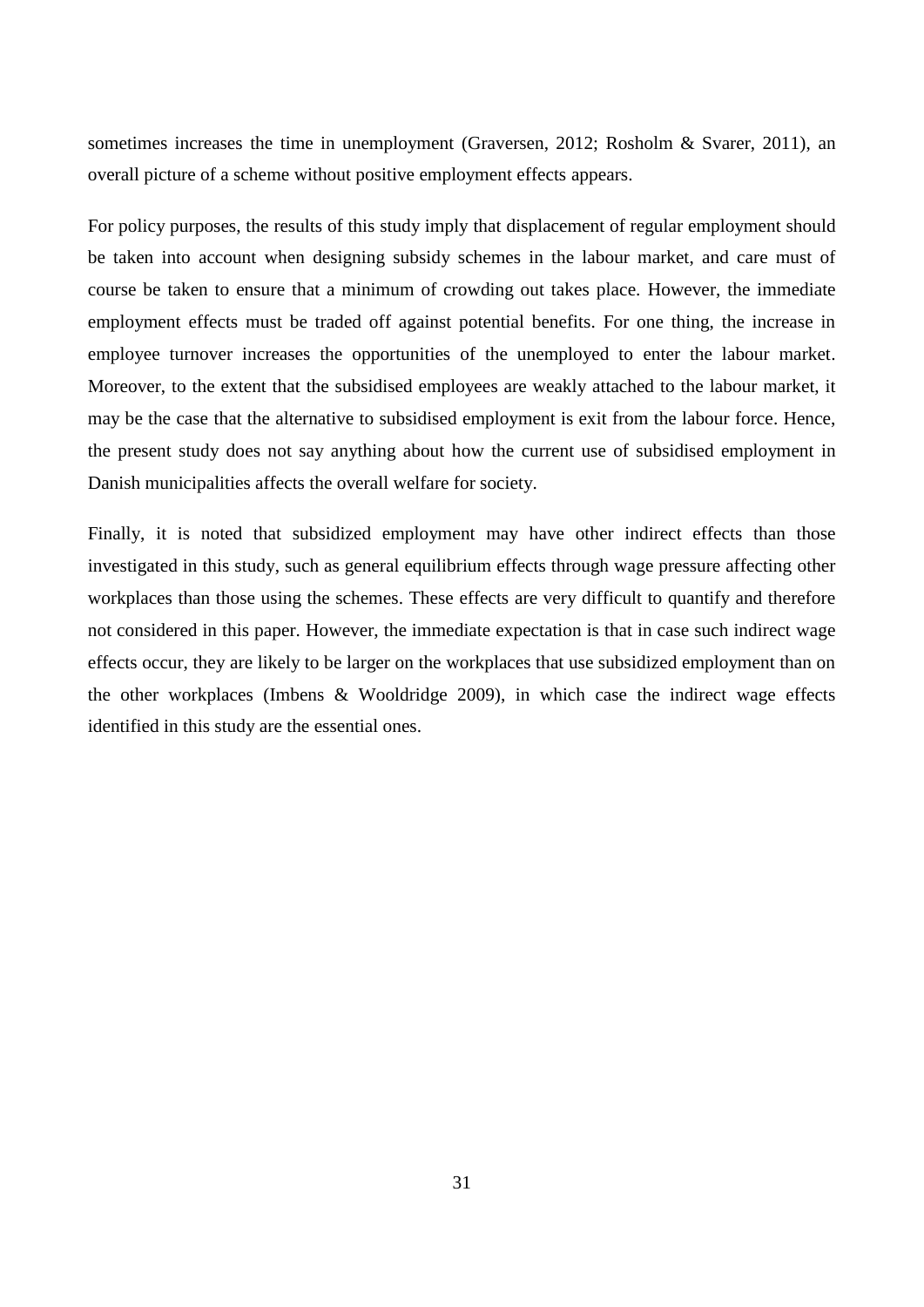# **8 References**

- Abadie, A. & G.W. Imbens (2006): Large Sample Properties of Matching Estimators for Average Treatment Effects. *Econometrica*, 74:235-267.
- Abadie, A. & G. W. Imbens (2012). Matching on the Estimated Propensity Score. Working Paper.
- Bishop, J.H. & M. Montgomery (1993): Does the Targeted Jobs Tax Credit Create Jobs at Subsidized Firms? *Industrial Relations*, 32(3):289-306.
- Calmfors, L. (1994): Active Labour Market Policy and Unemployment A Framework for the Analysis of Crucial Design Features. *OECD Economic Studies*, 22, Spring.
- Crump, R.K.; Hotz, V.J., Imbens, G.W. & O.A. Mitnik (2009): Dealing with limited overlap in estimation of average treatment effects. *Biometrika,* 96(1):187-199.
- Dahlberg, M. & A. Forslund (2005): Direct Displacement Effects of Labour Market Programmes. *Scandinavian Journal of Economics,* 107(3):475-494.
- Graversen, B.K. (2012) Effekter af virksomhedsrettet aktivering for udsatte ledige: En litteraturoversigt. (Rapport 12:20). København: SFI - Det Nationale Forskningscenter for Velfærd.
- Heckman, J.J.; Ichimura, H., Todd, P. & J. Smith (1998): Characterizing Selection Bias Using Experimental Data. *Econometrica,* 66(5):1017-1098.
- Heckman, J.J.; R. Lalonde & J. Smith (1999): The economics and econometrics of active labour market programmes. In O. Ashenfelter & D. Card (eds.): *Handbook of Labor Economics*, vol. 3. Amsterdam: Elsevier. Imbens, G. & J. Wooldridge (2009): Recent Developments in the Econometrics of Program Evaluation. *Journal of Economic Literature*, 47(1):5-86.
- Hujer, R.; M. Caliendo & D. Radic (2002): Estimating the effects of wage subsidies on the labour demand in West Germany using the IAB Establishment Panel. Unpublished paper, Johann Wolfgang Goethe-University, Frankfurt/Main.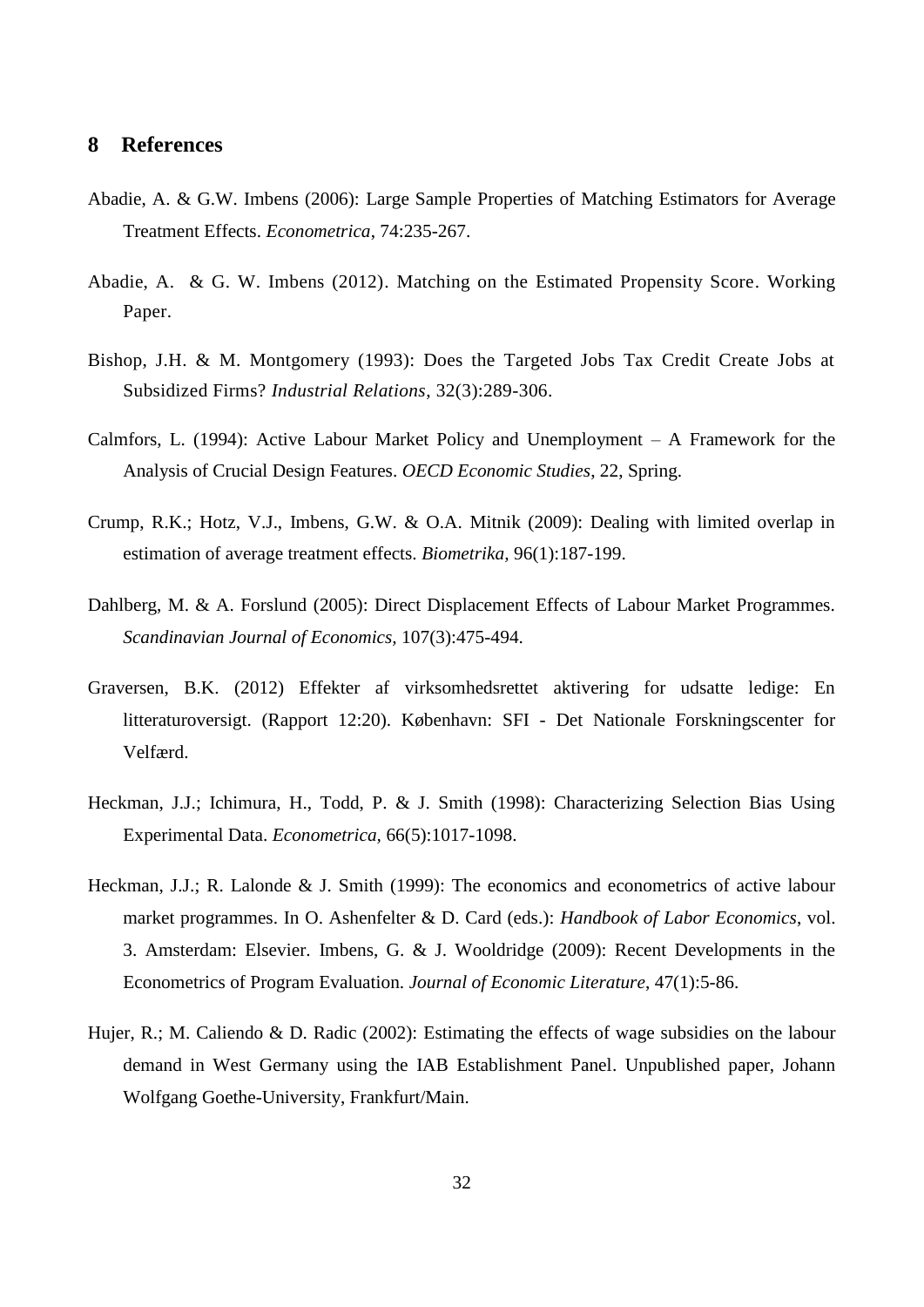- Kangasharju, A. (2007): Do Wage Subsidies Increase Employment in Subsidized Firms? *Economica,* 74(293):51-67.
- National Labour Market Authority (2005): *Undersøgelse af mulig fortrængning af ordinært ansatte ved brug af aktivering med løntilskud.* København: Rambøll Management.
- National Labour Market Authority (2010): *Vejledning om satser m.v. pr. 1. januar 2010.* København: Arbejdsmarkedsstyrelsen. Localized Nov. 8, 2012, [http://www.ams.dk/Love-og-](http://www.ams.dk/Love-og-Regler/Satser/Satser.aspx?sc_lang=da)[Regler/Satser/Satser.aspx?sc\\_lang=da](http://www.ams.dk/Love-og-Regler/Satser/Satser.aspx?sc_lang=da)

Rotger, G.P. & J.N. Arendt (2010): *The Effect of a Wage Subsidy on Employment in the Subsidized Firm.* (AKF Working Paper, 2010, 14). København: AKF. Rosenbaum & Rubin 1983

- Rosholm, M. & M. Svarer (2011): *Effekter af virksomhedsrettet aktivering i den aktive arbejdsmarkedspolitik.* København: Arbejdsmarkedsstyrelsen.
- Rosenbaum, P.R. & D.B. Rubin (1983): The central role of the propensity score in observational studies for causal effects. Biometrika, 70(1): 41-55.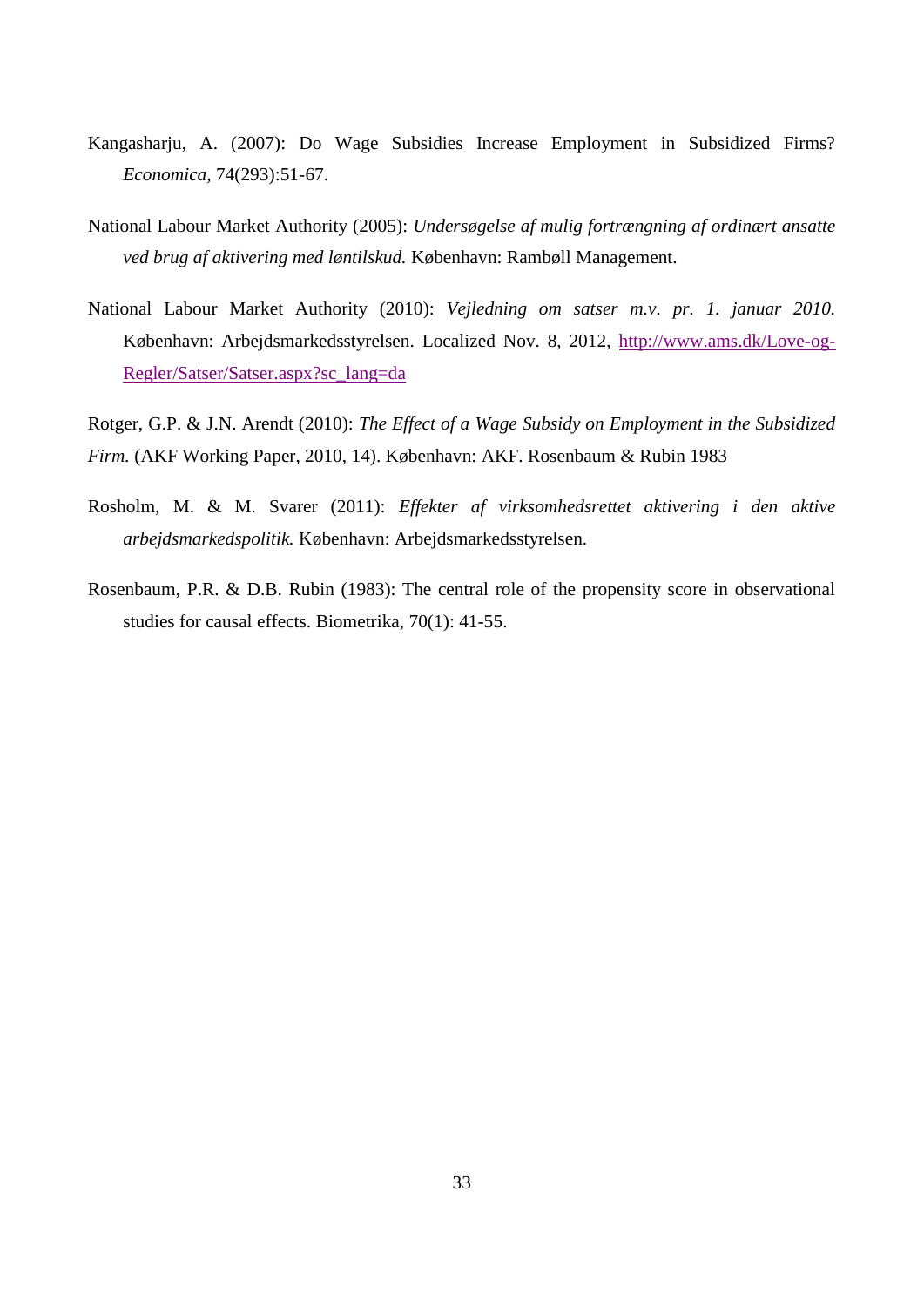# **Appendix**

| Covariate                  | Mat-          | Average      |          | %SDIF   | %reduc-       | t-test  |       |
|----------------------------|---------------|--------------|----------|---------|---------------|---------|-------|
|                            | ching         | Participants | Controls |         | tion<br> SDIF | t       | p> t  |
| Gender: Female             | <b>Before</b> | 0.762        | 0.772    | $-4.2$  |               | $-1.09$ | 0.274 |
|                            | After         | 0.763        | 0.766    | $-1.0$  | 76.9          | $-0.18$ | 0.861 |
| Age: 30-39 years           | Before        | 0.232        | 0.229    | 2.4     |               | 0.59    | 0.557 |
|                            | After         | 0.233        | 0.233    | $-0.3$  | 85.6          | $-0.06$ | 0.951 |
| Age: 40-49 years           | <b>Before</b> | 0.278        | 0.273    | 3.2     |               | 0.78    | 0.436 |
|                            | After         | 0.278        | 0.278    | 0.3     | 90.0          | 0.06    | 0.954 |
| Age: 50-59 years           | <b>Before</b> | 0.297        | 0.290    | 4.1     |               | 1.05    | 0.296 |
|                            | After         | 0.296        | 0.297    | $-0.7$  | 84.2          | $-0.12$ | 0.904 |
| Age: $60+$ years           | <b>Before</b> | 0.080        | 0.091    | $-10.9$ |               | $-2.58$ | 0.010 |
|                            | After         | 0.081        | 0.081    | 0.7     | 93.9          | 0.13    | 0.897 |
| Educ: Upper sec. school    | Before        | 0.057        | 0.058    | $-1.1$  |               | $-0.27$ | 0.786 |
|                            | After         | 0.056        | 0.057    | $-0.3$  | 77.0          | $-0.05$ | 0.963 |
| Educ: Vocational           | <b>Before</b> | 0.279        | 0.308    | $-10.8$ |               | $-2.70$ | 0.007 |
|                            | After         | 0.279        | 0.279    | 0.1     | 99.5          | 0.01    | 0.992 |
| Educ: Short further        | Before        | 0.026        | 0.025    | 1.7     |               | 0.44    | 0.657 |
|                            | After         | 0.027        | 0.025    | 3.5     | $-110.5$      | 0.64    | 0.522 |
| Educ: Medium further       | Before        | 0.432        | 0.410    | 7.4     |               | 1.85    | 0.064 |
|                            | After         | 0.434        | 0.440    | $-1.7$  | 76.4          | $-0.32$ | 0.750 |
| Educ: Long further         | Before        | 0.057        | 0.049    | 5.5     |               | 1.54    | 0.124 |
|                            | After         | 0.056        | 0.055    | 1.2     | 79.1          | 0.20    | 0.838 |
| Orig. country: Western     | <b>Before</b> | 0.018        | 0.023    | $-12.0$ |               | $-2.87$ | 0.004 |
|                            | After         | 0.018        | 0.018    | $-0.6$  | 95.1          | $-0.12$ | 0.904 |
| Orig. country: Non-western | Before        | 0.036        | 0.040    | $-4.4$  |               | $-1.11$ | 0.267 |
|                            | After         | 0.034        | 0.034    | $-0.7$  | 83.5          | $-0.15$ | 0.879 |
| Experience: 5-9 years      | <b>Before</b> | 0.095        | 0.100    | $-5.2$  |               | $-1.34$ | 0.179 |
|                            | After         | 0.094        | 0.094    | $-0.4$  | 92.9          | $-0.07$ | 0.945 |
| Experience: 10+ years      | Before        | 0.858        | 0.853    | 4.1     |               | 1.03    | 0.304 |
|                            | After         | 0.860        | 0.860    | 0.4     | 90.9          | 0.07    | 0.945 |
| Annual unemp: 1-49%        | Before        | 0.065        | 0.059    | 7.4     |               | 1.85    | 0.064 |
|                            | After         | 0.065        | 0.064    | 1.0     | 86.7          | 0.18    | 0.860 |
| Annual unemp: 50-100%      | Before        | 0.005        | 0.004    | 6.4     |               | 1.76    | 0.078 |

#### **Table A.1 Descriptive statistics and balance on all covariates before and after matching, March 2010 – February 2011**  $\begin{array}{c} \ldots \ldots \ldots \end{array}$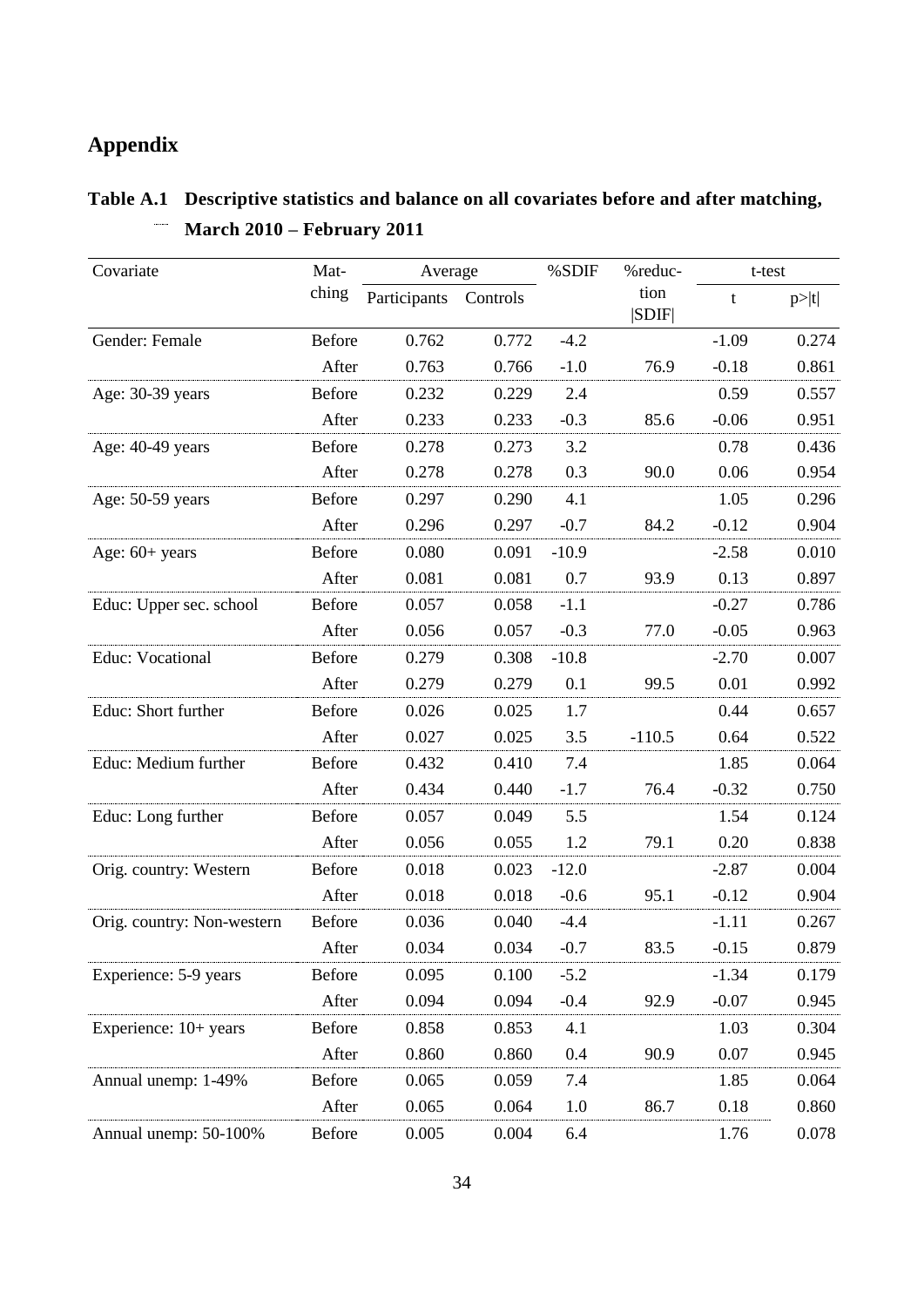| Covariate                           | Mat-          | Average      |          | %SDIF<br>%reduc- |               | t-test  |       |
|-------------------------------------|---------------|--------------|----------|------------------|---------------|---------|-------|
|                                     | ching         | Participants | Controls |                  | tion<br> SDIF | t       | p> t  |
|                                     | After         | 0.004        | 0.004    | 4.4              | 31.1          | 0.87    | 0.387 |
| Sociodemo: Missing                  | Before        | 0.003        | 0.007    | $-13.9$          |               | $-2.79$ | 0.005 |
|                                     | After         | 0.003        | 0.006    | $-8.9$           | 36.3          | $-1.91$ | 0.056 |
| Municipal unemp. rate               | <b>Before</b> | 6.452        | 6.167    | 20.9             |               | 5.39    | 0.000 |
|                                     | After         | 6.426        | 6.429    | $-0.2$           | 99.1          | $-0.04$ | 0.972 |
| #reg. emp. 1 mth. before            | <b>Before</b> | 16.369       | 14.657   | 19.8             |               | 5.25    | 0.000 |
|                                     | After         | 15.926       | 15.957   | $-0.4$           | 98.2          | $-0.06$ | 0.951 |
| #reg. emp. 2 mth. before            | <b>Before</b> | 16.402       | 14.702   | 19.4             |               | 5.10    | 0.000 |
|                                     | After         | 15.950       | 15.979   | $-0.3$           | 98.3          | $-0.06$ | 0.954 |
| #reg. emp. 3 mth. before            | <b>Before</b> | 16.389       | 14.742   | 18.7             |               | 4.86    | 0.000 |
|                                     | After         | 15.980       | 15.982   | 0.0              | 99.9          | 0.00    | 0.997 |
| #reg. emp. 4 mth. before            | Before        | 16.408       | 14.771   | 18.4             |               | 4.75    | 0.000 |
|                                     | After         | 15.992       | 16.017   | $-0.3$           | 98.5          | $-0.05$ | 0.961 |
| #reg. emp. 5 mth. before            | Before        | 16.432       | 14.795   | 18.2             |               | 4.68    | 0.000 |
|                                     | After         | 16.018       | 16.044   | $-0.3$           | 98.5          | $-0.05$ | 0.961 |
| #reg. emp. 6 mth. before            | Before        | 16.501       | 14.838   | 18.2             |               | 4.68    | 0.000 |
|                                     | After         | 16.105       | 16.127   | $-0.3$           | 98.6          | $-0.04$ | 0.966 |
| #reg. emp. 7 mth. before            | <b>Before</b> | 16.392       | 14.854   | 16.7             |               | 4.27    | 0.000 |
|                                     | After         | 16.055       | 16.059   | 0.0              | 99.7          | $-0.01$ | 0.993 |
| #reg. emp. 8 mth. before            | <b>Before</b> | 16.478       | 14.870   | 17.3             |               | 4.39    | 0.000 |
|                                     | After         | 16.109       | 16.128   | $-0.2$           | 98.8          | $-0.04$ | 0.971 |
| #reg. emp. 9 mth. before            | <b>Before</b> | 16.510       | 14.880   | 17.4             |               | 4.39    | 0.000 |
|                                     | After         | 16.135       | 16.157   | $-0.2$           | 98.6          | $-0.04$ | 0.967 |
| #reg. emp. 10 mth. before           | <b>Before</b> | 16.682       | 14.880   | 18.6             |               | 4.82    | 0.000 |
|                                     | After         | 16.173       | 16.222   | $-0.5$           | 97.3          | $-0.09$ | 0.929 |
| #reg. emp. 11 mth. before           | Before        | 16.723       | 14.876   | 19.0             |               | 4.91    | 0.000 |
|                                     | After         | 16.200       | 16.261   | $-0.6$           | 96.7          | $-0.11$ | 0.911 |
| #reg. emp. 13 mth. before           | Before        | 16.690       | 14.850   | 18.9             |               | 4.85    | 0.000 |
|                                     | After         | 16.198       | 16.243   | $-0.5$           | 97.6          | $-0.08$ | 0.936 |
| #reg. emp. mean 1-12 mth.<br>before | <b>Before</b> | 16.495       | 14.811   | 18.9             |               | 4.90    | 0.000 |
|                                     | After         | 16.067       | 16.095   | $-0.3$           | 98.3          | $-0.05$ | 0.957 |
| outflow reg. 1 mth. before          | Before        | 0.520        | 0.493    | 1.3              |               | 0.28    | 0.780 |
|                                     | After         | 0.473        | 0.578    | $-5.2$           | $-288.7$      | $-0.54$ | 0.590 |
| outflow reg. 2 mth. before          | Before        | 0.552        | 0.486    | 4.3              |               | 0.91    | 0.364 |
|                                     | After         | 0.486        | 0.506    | $-1.3$           | 69.8          | $-0.27$ | 0.787 |
| outflow reg. 3 mth. before          | Before        | 0.523        | 0.485    | 2.7              |               | 0.60    | 0.551 |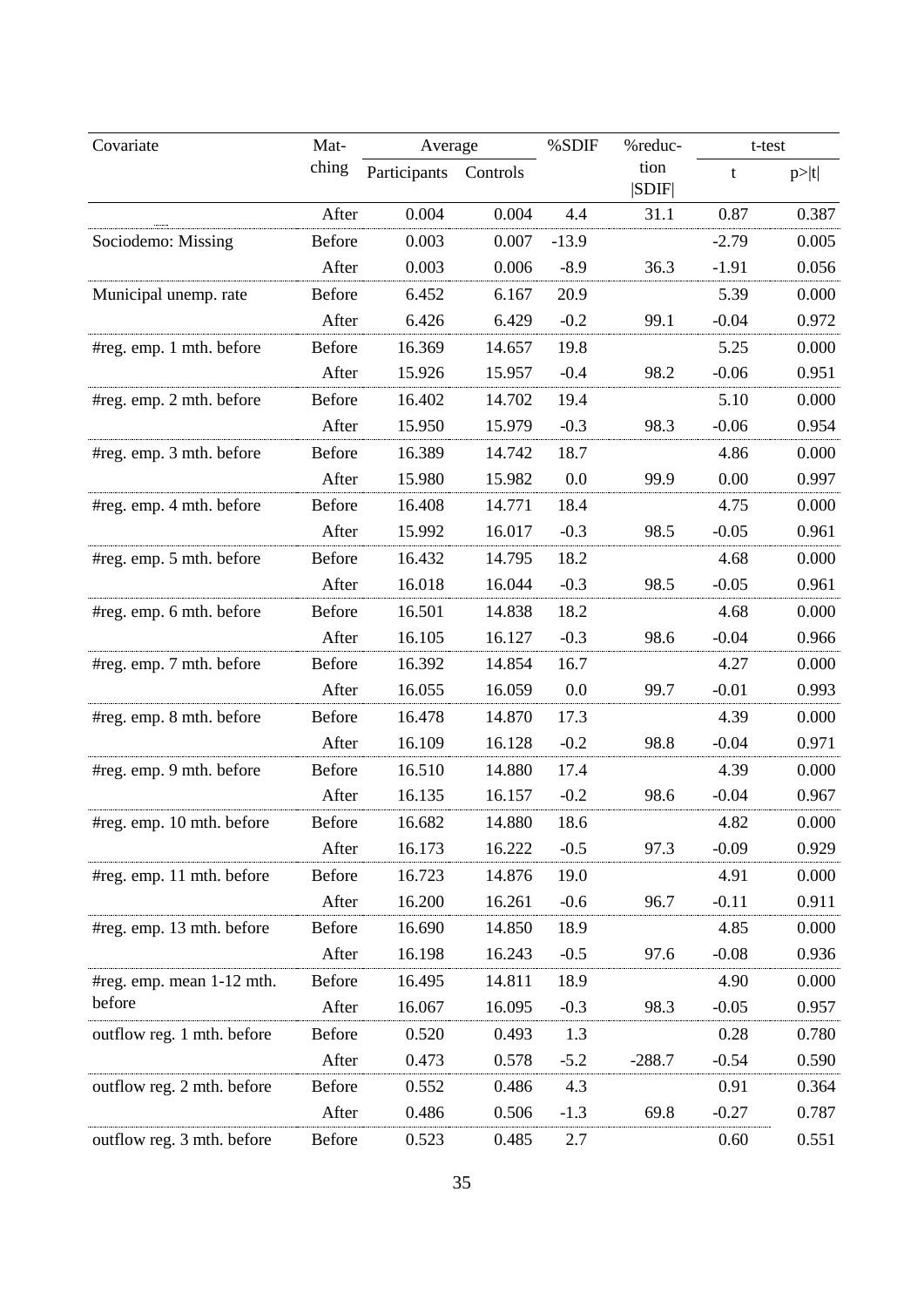| Covariate                   | Mat-          | Average      |          | %SDIF<br>%reduc- |               | t-test  |       |
|-----------------------------|---------------|--------------|----------|------------------|---------------|---------|-------|
|                             | ching         | Participants | Controls |                  | tion<br> SDIF | t       | p> t  |
|                             | After         | 0.474        | 0.488    | $-1.0$           | 63.1          | $-0.17$ | 0.862 |
| outflow reg. 4 mth. before  | Before        | 0.535        | 0.488    | 3.3              |               | 0.72    | 0.469 |
|                             | After         | 0.474        | 0.503    | $-2.0$           | 38.9          | $-0.44$ | 0.657 |
| outflow reg. 5 mth. before  | <b>Before</b> | 0.503        | 0.491    | 0.9              |               | 0.18    | 0.856 |
|                             | After         | 0.498        | 0.482    | 1.2              | $-39.2$       | 0.18    | 0.854 |
| outflow reg. 6 mth. before  | Before        | 0.661        | 0.514    | 9.3              |               | 2.24    | 0.025 |
|                             | After         | 0.618        | 0.595    | 1.5              | 83.9          | 0.22    | 0.827 |
| outflow reg. 7 mth. before  | Before        | 0.463        | 0.516    | $-3.9$           |               | $-0.81$ | 0.419 |
|                             | After         | 0.445        | 0.443    | 0.2              | 95.8          | 0.05    | 0.962 |
| outflow reg. 8 mth. before  | Before        | 0.533        | 0.530    | 0.2              |               | 0.04    | 0.969 |
|                             | After         | 0.494        | 0.509    | $-1.0$           | $-449.1$      | $-0.19$ | 0.848 |
| outflow reg. 9 mth. before  | <b>Before</b> | 0.559        | 0.524    | 2.4              |               | 0.50    | 0.616 |
|                             | After         | 0.533        | 0.536    | $-0.2$           | 92.4          | $-0.03$ | 0.975 |
| outflow reg. 10 mth. before | Before        | 0.682        | 0.513    | 6.8              |               | 2.90    | 0.004 |
|                             | After         | 0.536        | 0.549    | $-0.5$           | 92.5          | $-0.14$ | 0.887 |
| outflow reg. 11 mth. before | Before        | 0.543        | 0.511    | 2.6              |               | 0.58    | 0.561 |
|                             | After         | 0.500        | 0.520    | $-1.5$           | 40.4          | $-0.25$ | 0.806 |
| outflow reg. 12 mth. before | Before        | 0.506        | 0.508    | $-0.2$           |               | $-0.05$ | 0.964 |
|                             | After         | 0.505        | 0.492    | 1.2              | $-553.8$      | 0.23    | 0.821 |
| outflow reg. 13 mth. before | Before        | 0.578        | 0.516    | 5.5              |               | 1.27    | 0.203 |
|                             | After         | 0.559        | 0.558    | 0.1              | 98.9          | 0.01    | 0.992 |
| inflow reg. 1 mth. before   | Before        | 0.519        | 0.441    | 7.3              |               | 2.02    | 0.043 |
|                             | After         | 0.462        | 0.483    | $-2.0$           | 72.4          | $-0.40$ | 0.687 |
| inflow reg. 2 mth. before   | <b>Before</b> | 0.536        | 0.446    | 8.4              |               | 2.37    | 0.018 |
|                             | After         | 0.444        | 0.486    | $-3.9$           | 53.9          | $-0.81$ | 0.420 |
| inflow reg. 3 mth. before   | Before        | 0.516        | 0.459    | 5.0              |               | 1.47    | 0.143 |
|                             | After         | 0.462        | 0.467    | $-0.5$           | 90.8          | $-0.10$ | 0.918 |
| inflow reg. 4 mth. before   | Before        | 0.478        | 0.466    | 1.3              |               | 0.31    | 0.757 |
|                             | After         | 0.473        | 0.456    | 1.8              | $-38.3$       | 0.33    | 0.744 |
| inflow reg. 5 mth. before   | Before        | 0.592        | 0.472    | 10.1             |               | 3.09    | 0.002 |
|                             | After         | 0.532        | 0.511    | 1.8              | 82.4          | 0.36    | 0.716 |
| inflow reg. 6 mth. before   | Before        | 0.572        | 0.499    | 5.9              |               | 1.79    | 0.074 |
|                             | After         | 0.495        | 0.512    | $-1.3$           | 77.7          | $-0.29$ | 0.770 |
| inflow reg. 7 mth. before   | Before        | 0.447        | 0.514    | $-6.8$           |               | $-1.61$ | 0.107 |
|                             | After         | 0.439        | 0.439    | 0.0              | 99.8          | 0.00    | 0.998 |
| inflow reg. 8 mth. before   | Before        | 0.527        | 0.514    | 1.2              |               | 0.31    | 0.754 |